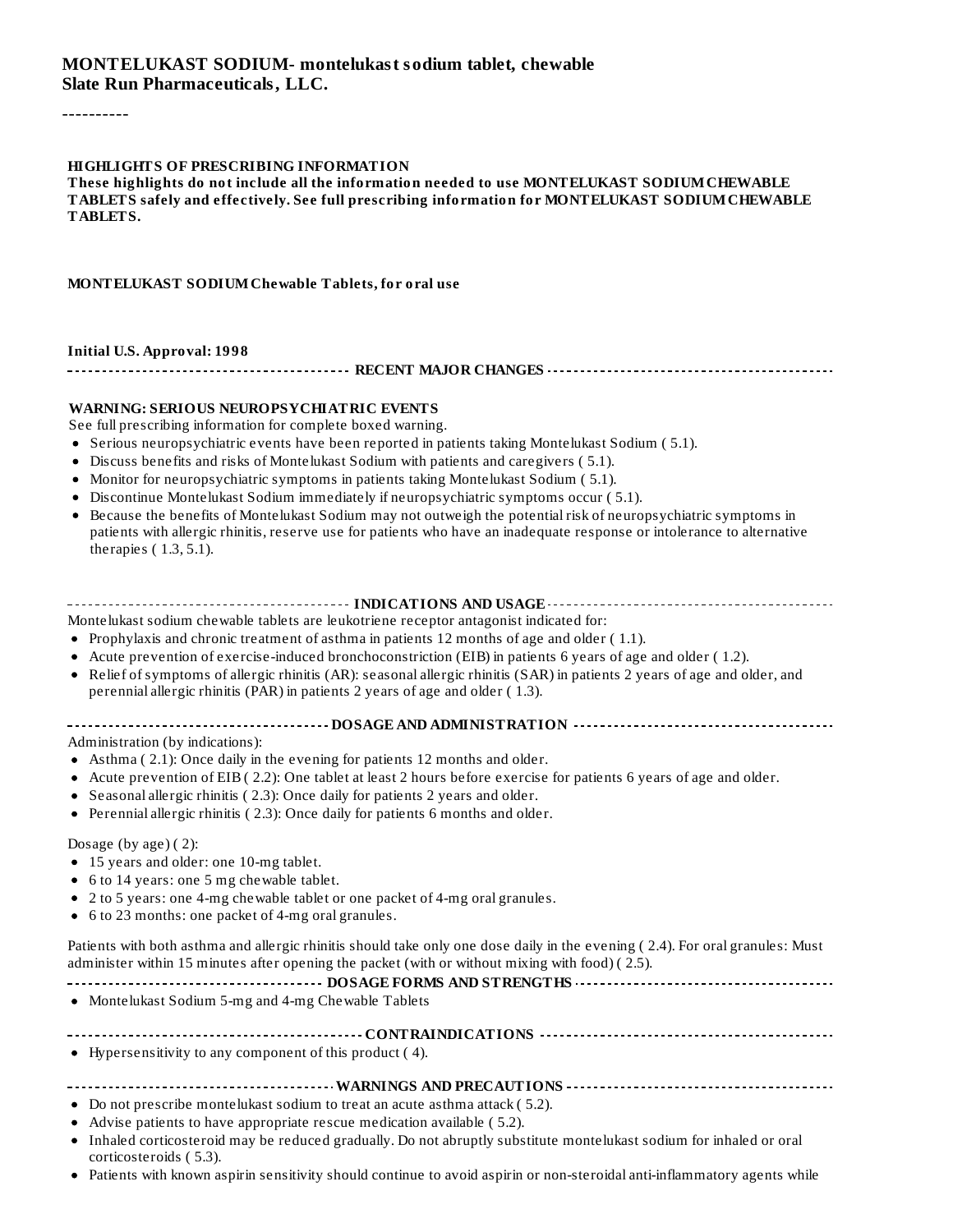taking montelukast sodium ( 5.4).

- Systemic eosinophilia, sometimes presenting with clinical features of vasculitis consistent with Churg-Strauss syndrome, has been reported. These events have been sometimes associated with the reduction of oral corticosteroid therapy ( 5.5 and 6.2).
- Inform patients with phenylketonuria that the 4-mg and 5-mg chewable tablets contain phenylalanine ( 5.6).

**ADVERSE REACTIONS** Most common adverse reactions (incidence ≥5% and greater than placebo listed in descending order of frequency): upper respiratory infection, fever, headache, pharyngitis, cough, abdominal pain, diarrhea, otitis media, influenza, rhinorrhea, sinusitis, otitis  $(6.1)$ .

**To report SUSPECTED ADVERSE REACTIONS, contact Slate Run Pharmaceuticals, LLC at 1-888-341-9214 or FDA at 1-800-FDA-1088 or www.fda.gov/medwatch. See 17 for PATIENT COUNSELING INFORMATION and Medication Guide. Revised: 05/2020 See 17 for PATIENT COUNSELING INFORMATION and FDA-approved patient labeling.**

**Revised: 5/2020**

#### **FULL PRESCRIBING INFORMATION: CONTENTS\* 1 INDICATIONS AND USAGE**

#### 1.1 Asthma

- 1.2 Exercise-Induced Bronchoconstriction (EIB)
- 1.3 Allergic Rhinitis

### **2 DOSAGE AND ADMINISTRATION**

- 2.1 Asthma
- 2.2 Exercise-Induced Bronchoconstriction (EIB)
- 2.3 Allergic Rhinitis
- 2.4 Asthma and Allergic Rhinitis
- 2.5 Instructions for Administration of Oral Granules

#### **3 DOSAGE FORMS AND STRENGTHS**

#### **4 CONTRAINDICATIONS**

#### **5 WARNINGS AND PRECAUTIONS**

- 5.1 Neuropsychiatric Events
- 5.2 Acute Asthma
- 5.3 Concomitant Corticosteroid Use
- 5.4 Aspirin Sensitivity
- 5.5 Eosinophilic Conditions
- 5.6 Phenylketonuria

#### **6 ADVERSE REACTIONS**

- 6.1 Clinical Trials Experience
- 6.2 Postmarketing Experience

#### **7 DRUG INTERACTIONS**

#### **8 USE IN SPECIFIC POPULATIONS**

- 8.1 Pregnancy
- 8.2 Lactation
- 8.4 Pediatric Use
- 8.5 Geriatric Use
- 8.7 Renal Insufficiency
- 8.6 Hepatic Insufficiency

# **10 OVERDOSAGE**

## **11 DESCRIPTION**

#### **12 CLINICAL PHARMACOLOGY**

- 12.1 Mechanism of Action
- 12.2 Pharmacodynamics
- 12.3 Pharmacokinetics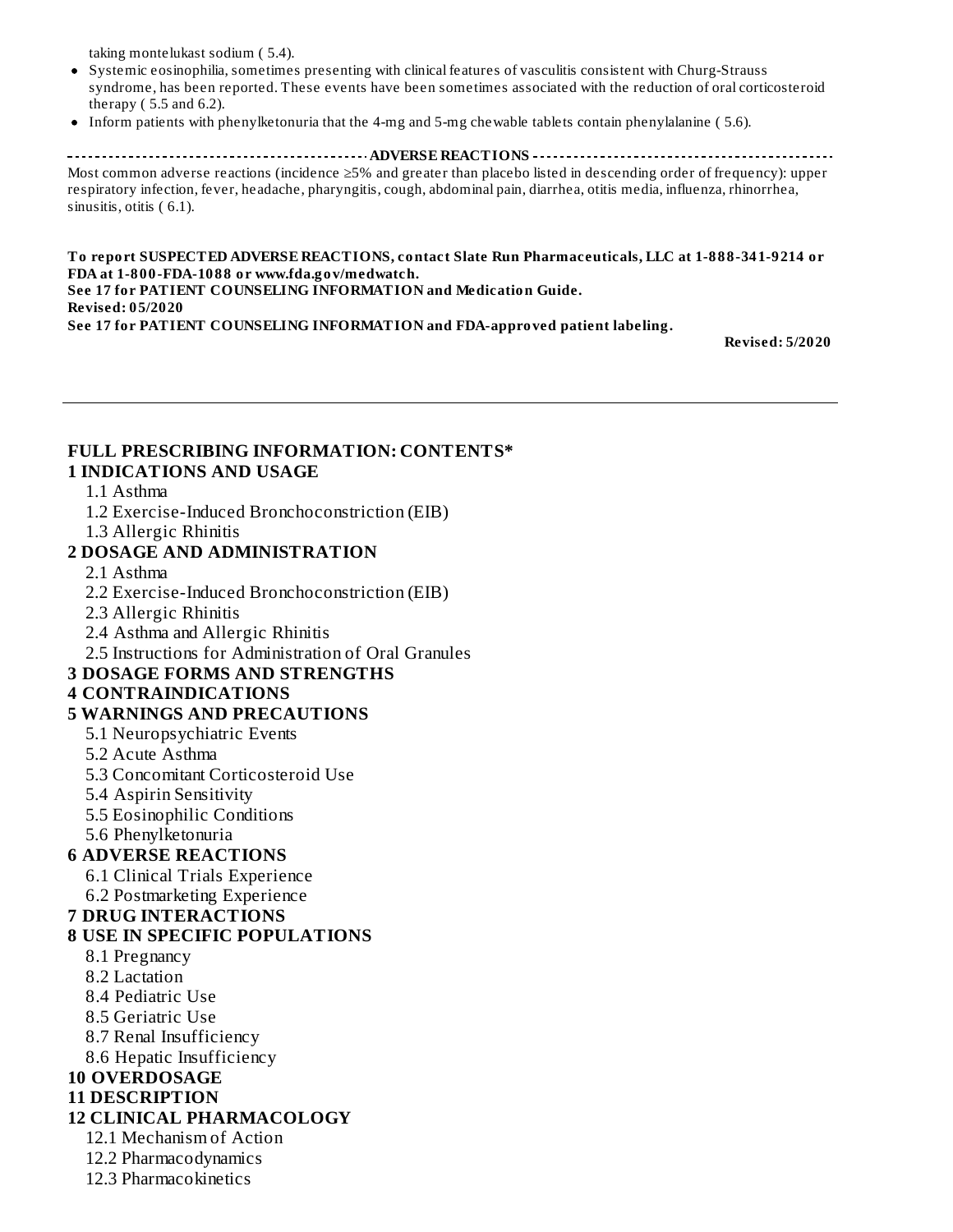### **13 NONCLINICAL TOXICOLOGY**

13.1 Carcinogenesis, Mutagenesis, Impairment of Fertility

13.2 Animal Toxicology and/or Pharmacology

# **14 CLINICAL STUDIES**

14.1 Asthma

14.2 Exercise-Induced Bronchoconstriction (EIB)

14.3 Allergic Rhinitis (Seasonal and Perennial)

#### **16 HOW SUPPLIED/STORAGE AND HANDLING**

#### **17 PATIENT COUNSELING INFORMATION**

\* Sections or subsections omitted from the full prescribing information are not listed.

#### **FULL PRESCRIBING INFORMATION**

#### **1 INDICATIONS AND USAGE**

#### **1.1 Asthma**

Montelukast sodium is indicated for the prophylaxis and chronic treatment of asthma in adults and pediatric patients 12 months of age and older.

#### **1.2 Exercis e-Induced Bronchoconstriction (EIB)**

Montelukast sodium is indicated for prevention of exercise-induced bronchoconstriction (EIB) in patients 6 years of age and older.

#### **1.3 Allergic Rhinitis**

Montelukast Sodium is indicated for the relief of symptoms of seasonal allergic rhinitis in patients 2 years of age and older and perennial allergic rhinitis in patients 6 months of age and older. Because the benefits of Montelukast Sodium tablet may not outweigh the risk of neuropsychiatric symptoms in patients with allergic rhinitis [see Warnings and Precautions ( 5.1)], reserve use for patients who have an inadequate response or intolerance to alternative therapies.

#### **2 DOSAGE AND ADMINISTRATION**

#### **2.1 Asthma**

Montelukast Sodium should be taken once daily in the evening. The following doses are recommended:

For adults and adolescents 15 years of age and older: one 10-mg tablet.

For pediatric patients 6 to 14 years of age: one 5-mg chewable tablet.

For pediatric patients 2 to 5 years of age: one 4-mg chewable tablet or one packet of 4-mg oral granules.

For pediatric patients 12 to 23 months of age: one packet of 4-mg oral granules.

Safety and effectiveness in pediatric patients less than 12 months of age with asthma have not been established.

Patients who miss a dose should take the next dose at their regular time and should not take 2 doses at the same time.

There have been no clinical trials in patients with asthma to evaluate the relative efficacy of morning versus evening dosing. The pharmacokinetics of montelukast are similar whether dosed in the morning or evening. Efficacy has been demonstrated for asthma when montelukast was administered in the evening without regard to time of food ingestion.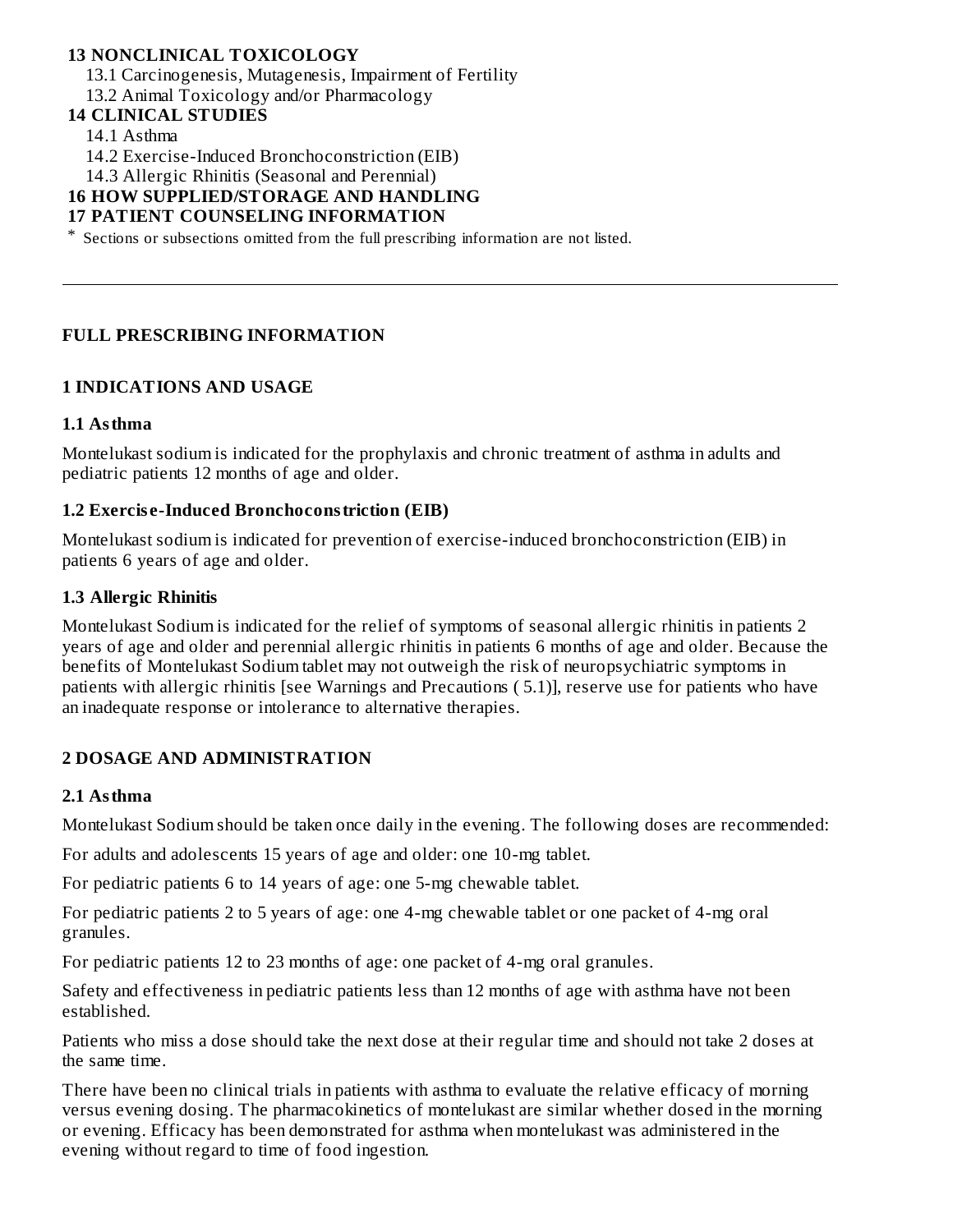# **2.2 Exercis e-Induced Bronchoconstriction (EIB)**

For prevention of EIB, a single dose of montelukast sodium chewable tablets should be taken at least 2 hours before exercise. The following doses are recommended:

For adults and adolescents 15 years of age and older: one 10-mg tablet.

For pediatric patients 6 to 14 years of age: one 5-mg chewable tablet.

An additional dose of montelukast sodium chewable tablets should not be taken within 24 hours of a previous dose. Patients already taking montelukast sodium chewable tablets daily for another indication (including chronic asthma) should not take an additional dose to prevent EIB. All patients should have available for rescue a short-acting β-agonist. Safety and efficacy in patients younger than 6 years of age have not been established. Daily administration of montelukast sodium chewable tablets for the chronic treatment of asthma has not been established to prevent acute episodes of EIB.

### **2.3 Allergic Rhinitis**

.

For allergic rhinitis, montelukast sodium chewable tablets should be taken once daily. Efficacy was demonstrated for seasonal allergic rhinitis when montelukast was administered in the morning or the evening without regard to time of food ingestion. The time of administration may be individualized to suit patient needs.

The following doses for the treatment of symptoms of seasonal allergic rhinitis are recommended:

For adults and adolescents 15 years of age and older: one 10-mg tablet .

For pediatric patients 6 to 14 years of age: one 5-mg chewable tablet.

For pediatric patients 2 to 5 years of age: one 4-mg chewable tablet or one packet of 4-mg oral granules. .

Safety and effectiveness in pediatric patients younger than 2 years of age with seasonal allergic rhinitis have not been established.

The following doses for the treatment of symptoms of perennial allergic rhinitis are recommended:

For adults and adolescents 15 years of age and older: one 10-mg tablet.

For pediatric patients 6 to 14 years of age: one 5-mg chewable tablet.

For pediatric patients 2 to 5 years of age: one 4-mg chewable tablet or one packet of 4-mg oral granules

For pediatric patients 6 to 23 months of age: one packet of 4-mg oral granules.

Safety and effectiveness in pediatric patients younger than 6 months of age with perennial allergic rhinitis have not been established.

Patients who miss a dose should take the next dose at their regular time and should not take 2 doses at the same time.

### **2.4 Asthma and Allergic Rhinitis**

Patients with both asthma and allergic rhinitis should take only one Montelukast Sodium dose daily in the evening.

Patients who miss a dose should take the next dose at their regular time and should not take 2 doses at the same time.

### **2.5 Instructions for Administration of Oral Granules**

Montelukast Sodium 4-mg oral granules can be administered either directly in the mouth, dissolved in 1 teaspoonful (5 mL) of cold or room temperature baby formula or breast milk, or mixed with a spoonful of cold or room temperature soft foods; based on stability studies, only applesauce, carrots, rice, or ice cream should be used. The packet should not be opened until ready to use. After opening the packet, the full dose (with or without mixing with baby formula, breast milk, or food) must be administered within 15 minutes. If mixed with baby formula, breast milk, or food, Montelukast Sodium oral granules must not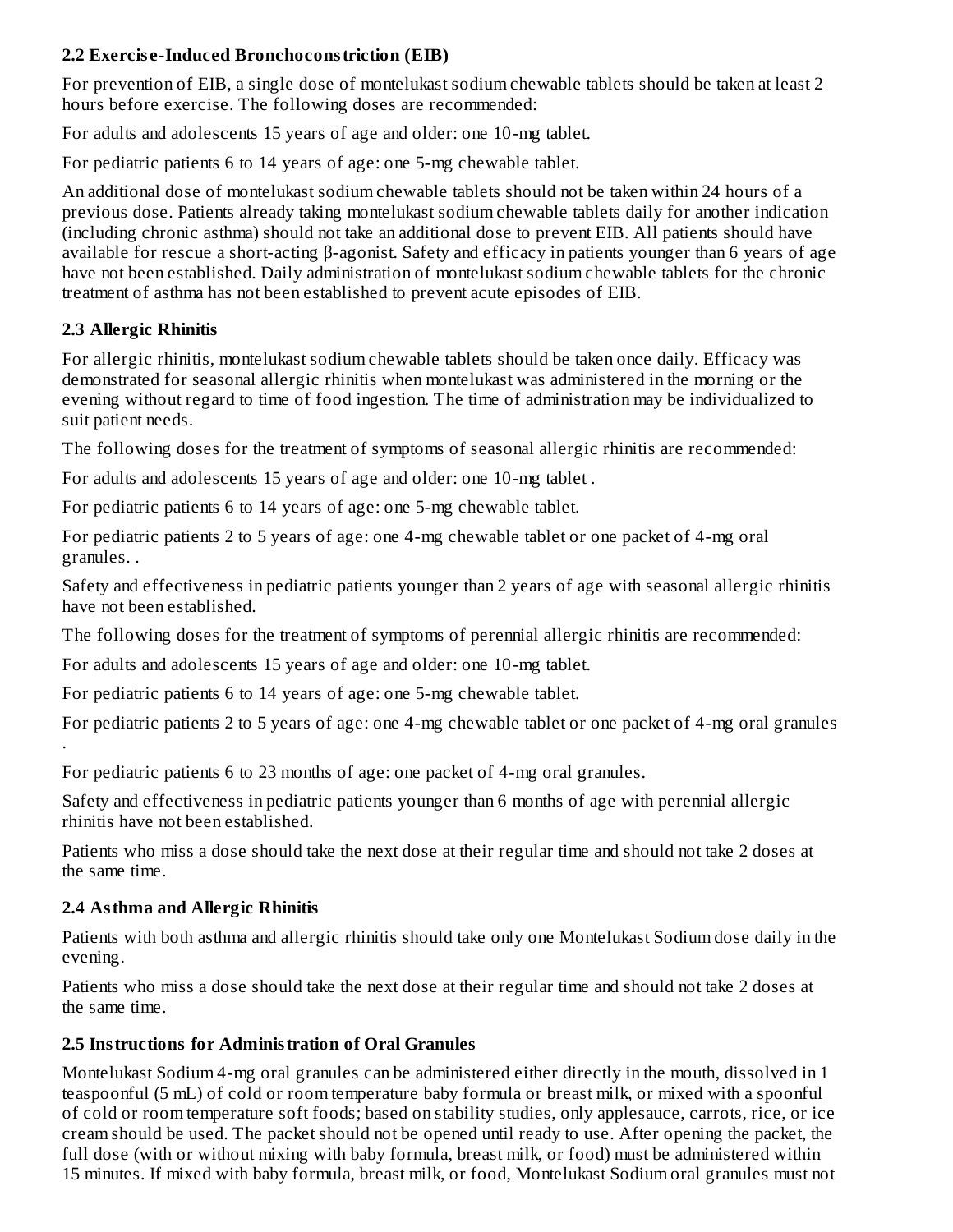be stored for future use. Discard any unused portion. Montelukast Sodium oral granules are not intended to be dissolved in any liquid other than baby formula or breast milk for administration. However, liquids may be taken subsequent to administration. Montelukast Sodium oral granules can be administered without regard to the time of meals.

## **3 DOSAGE FORMS AND STRENGTHS**

- Montelukast Sodium 5-mg Chewable Tablets are pink, capsule-shaped tablets, debossed with "5" on one side and plain on the other.
- Montelukast Sodium 4-mg Chewable Tablets are pink, square-shaped tablets, debossed with "4" on one side and plain on the other.

### **4 CONTRAINDICATIONS**

Hypersensitivity to any component of this product.

### **5 WARNINGS AND PRECAUTIONS**

### **5.1 Neuropsychiatric Events**

Serious neuropsychiatric (NP) events have been reported with use of Montelukast Sodium. These postmarketing reports have been highly variable and included, but were not limited to, agitation, aggressive behavior or hostility, anxiousness, depression, disorientation, disturbance in attention, dream abnormalities, dysphemia (stuttering), hallucinations, insomnia, irritability, memory impairment, obsessive-compulsive symptoms, restlessness, somnambulism, suicidal thoughts and behavior (including suicide), tic, and tremor. NP events have been reported in adult, adolescent, and pediatric patients with and without a previous history of psychiatric disorder. NP events have been reported mostly during Montelukast Sodium treatment, but some were reported after Montelukast Sodium discontinuation. Animal studies showed that montelukast distributes into the brain in rats [see Clinical Pharmacology (12.3)]; however, the mechanisms underlying Montelukast Sodium-associated NP events are currently not well understood. Based upon the available data, it is difficult to identify risk factors for or quantify the risk of NP events with Montelukast Sodium use.

Because of the risk of NP events, the benefits of Montelukast Sodium may not outweigh the risks in some patients, particularly when the symptoms of disease may be mild and adequately treated with alternative therapies. Reserve use of Montelukast Sodium for patients with allergic rhinitis who have an inadequate response or intolerance to alternative therapies [see Indications and Usage (1.3)]. In patients with asthma or exercise-induced bronchoconstriction, consider the benefits and risks before prescribing Montelukast Sodium.

Discuss the benefits and risks of Montelukast Sodium use with patients and caregivers when prescribing Montelukast Sodium. Advise patients and/or caregivers to be alert for changes in behavior or for new NP symptoms when taking Montelukast Sodium. If changes in behavior are observed, or if new NP symptoms or suicidal thoughts and/or behavior occur, advise patients to discontinue Montelukast Sodium and contact a healthcare provider immediately. In many cases, symptoms resolved after stopping Montelukast Sodium therapy; however, in some cases symptoms persisted after discontinuation of Montelukast Sodium. Therefore, continue to monitor and provide supportive care until symptoms resolve. Re-evaluate the benefits and risks of restarting treatment with Montelukast Sodium if such events occur.

### **5.2 Acute Asthma**

Montelukast Sodium is not indicated for use in the reversal of bronchospasm in acute asthma attacks, including status asthmaticus. Patients should be advised to have appropriate rescue medication available. Therapy with Montelukast Sodium can be continued during acute exacerbations of asthma. Patients who have exacerbations of asthma after exercise should have available for rescue a short-acting inhaled βagonist.

### **5.3 Concomitant Corticosteroid Us e**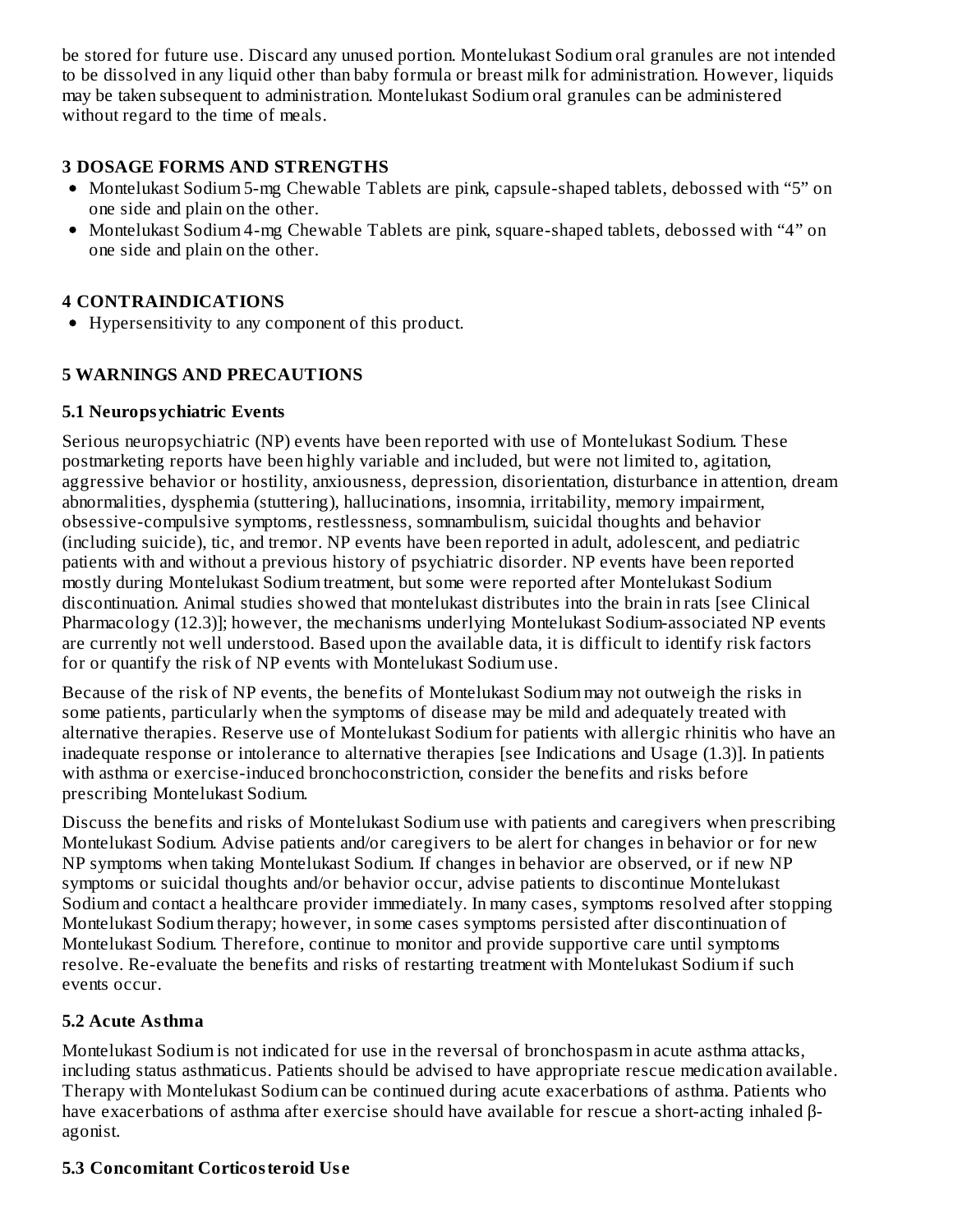While the dose of inhaled corticosteroid may be reduced gradually under medical supervision, Montelukast Sodium should not be abruptly substituted for inhaled or oral corticosteroids.

## **5.4 Aspirin Sensitivity**

Patients with known aspirin sensitivity should continue avoidance of aspirin or non-steroidal antiinflammatory agents while taking Montelukast Sodium. Although Montelukast Sodium is effective in improving airway function in asthmatics with documented aspirin sensitivity, it has not been shown to truncate bronchoconstrictor response to aspirin and other non-steroidal anti-inflammatory drugs in aspirinsensitive asthmatic patients [see Clinical Studies ( 14.1)].

### **5.5 Eosinophilic Conditions**

Patients with asthma on therapy with montelukast sodium may present with systemic eosinophilia, sometimes presenting with clinical features of vasculitis consistent with Churg-Strauss syndrome, a condition which is often treated with systemic corticosteroid therapy. These events have been sometimes associated with the reduction of oral corticosteroid therapy. Physicians should be alert to eosinophilia, vasculitic rash, worsening pulmonary symptoms, cardiac complications, and/or neuropathy presenting in their patients. A causal association between montelukast sodium and these underlying conditions has not been established *[see Adverse Reactions (6.2)].*

### **5.6 Phenylketonuria**

Phenylketonuric patients should be informed that the 4-mg and 5-mg chewable tablets contain phenylalanine (a component of aspartame), 0.674 and 0.842 mg per 4-mg and 5-mg chewable tablet, respectively.

### **6 ADVERSE REACTIONS**

### **6.1 Clinical Trials Experience**

Because clinical trials are conducted under widely varying conditions, adverse reaction rates observed in the clinical trials of a drug cannot be directly compared to rates in the clinical trials of another drug and may not reflect the rates observed in clinical practice. In the following description of clinical trials experience, adverse reactions are listed regardless of causality assessment.

The most common adverse reactions (incidence ≥5% and greater than placebo; listed in descending order of frequency) in controlled clinical trials were: upper respiratory infection, fever, headache, pharyngitis, cough, abdominal pain, diarrhea, otitis media, influenza, rhinorrhea, sinusitis, otitis.

#### **Adults and Adoles cents 15 Years of Age and Older with Asthma**

Montelukast sodium has been evaluated for safety in approximately 2950 adult and adolescent patients 15 years of age and older in clinical trials. In placebo-controlled clinical trials, the following adverse experiences reported with montelukast sodium occurred in greater than or equal to 1% of patients and at an incidence greater than that in patients treated with placebo:

#### **Table 1: Advers e Experiences Occurring in ≥1% of Patients with an Incidence Greater than that in Patients Treated with Placebo**

|                  | Montelukast 10 mg/day | Placebo    |  |
|------------------|-----------------------|------------|--|
|                  | (%)                   | (% )       |  |
|                  | $(n=1955)$            | $(n=1180)$ |  |
| Body As A Whole  |                       |            |  |
| Pain, abdominal  | 2.9                   | 2.5        |  |
| Asthenia/fatigue | 1.8                   | 1.2        |  |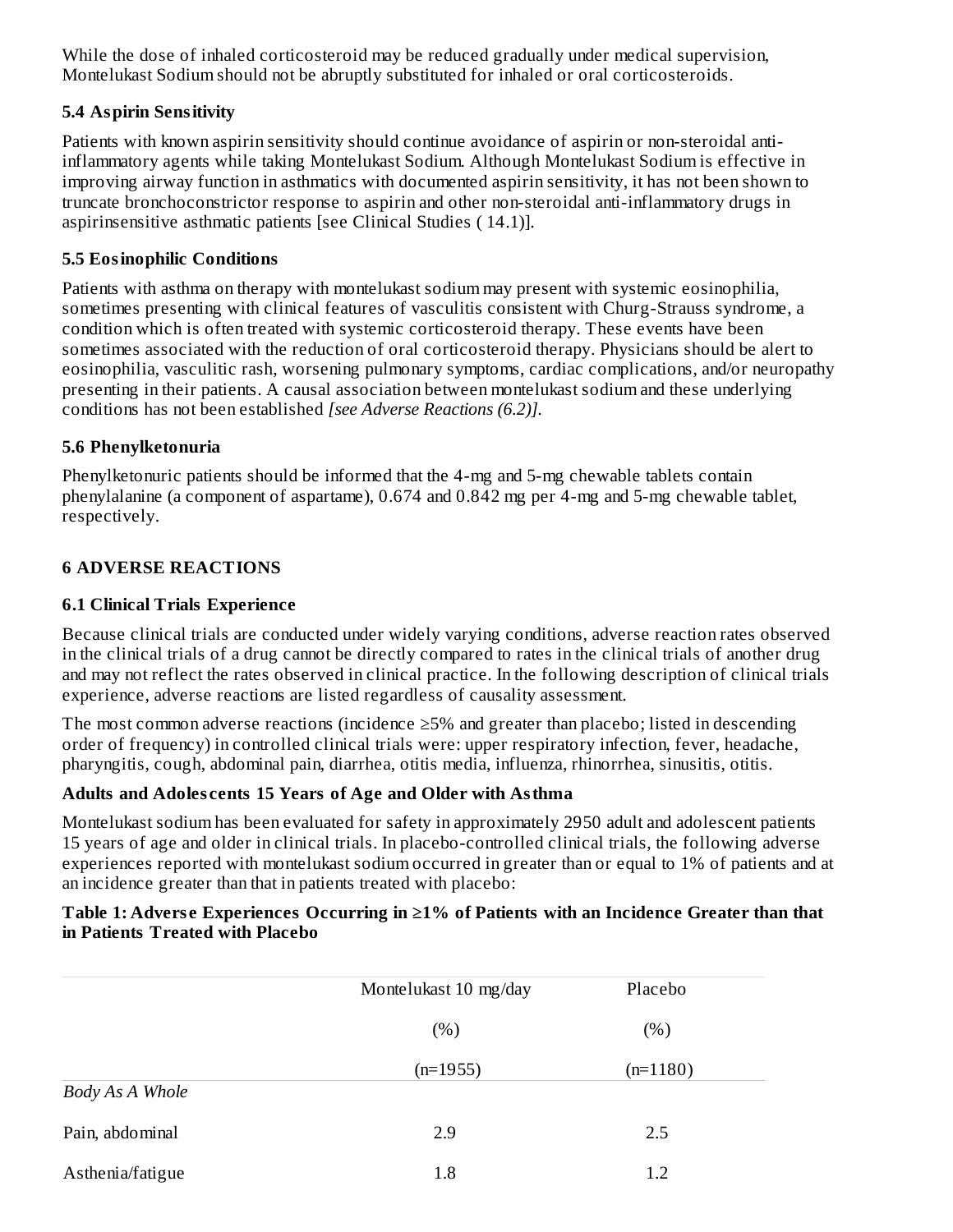| Fever                                                     | 1.5  | 0.9  |
|-----------------------------------------------------------|------|------|
| Trauma<br><b>Digestive System Disorders</b>               | 1.0  | 0.8  |
| Dyspepsia                                                 | 2.1  | 1.1  |
| Pain, dental                                              | 1.7  | 1.0  |
| Gastroenteritis, infectious<br>Nervous System/Psychiatric | 1.5  | 0.5  |
| Headache                                                  | 18.4 | 18.1 |
| <b>Dizziness</b><br><b>Respiratory System Disorders</b>   | 1.9  | 1.4  |
| Influenza                                                 | 4.2  | 3.9  |
| Cough                                                     | 2.7  | 2.4  |
| Congestion, nasal<br>Skin/Skin Appendages Disorder        | 1.6  | 1.3  |
| Rash<br>Laboratory Adverse Experiences*                   | 1.6  | 1.2  |
| ALT increased                                             | 2.1  | 2.0  |
| AST increased                                             | 1.6  | 1.2  |
| Pyuria                                                    | 1.0  | 0.9  |

\* Number of patients tested (montelukast sodium and placebo, respectively): ALT and AST, 1935, 1170; pyuria, 1924 , 1159.

The frequency of less common adverse events was comparable between montelukast sodium and placebo.

The safety profile of montelukast sodium, when administered as a single dose for prevention of EIB in adult and adolescent patients 15 years of age and older, was consistent with the safety profile previously described for montelukast sodium.

Cumulatively, 569 patients were treated with montelukast sodium for at least 6 months, 480 for one year, and 49 for two years in clinical trials. With prolonged treatment, the adverse experience profile did not significantly change.

### **Pediatric Patients 6 to 14 Years of Age with Asthma**

Montelukast sodium has been evaluated for safety in 476 pediatric patients 6 to 14 years of age. Cumulatively, 289 pediatric patients were treated with montelukast sodium for at least 6 months, and 241 for one year or longer in clinical trials. The safety profile of montelukast sodium in the 8-week, double-blind, pediatric efficacy trial was generally similar to the adult safety profile. In pediatric patients 6 to 14 years of age receiving montelukast sodium, the following events occurred with a frequency ≥2% and more frequently than in pediatric patients who received placebo: pharyngitis, influenza, fever, sinusitis, nausea, diarrhea, dyspepsia, otitis, viral infection, and laryngitis. The frequency of less common adverse events was comparable between montelukast sodium and placebo. With prolonged treatment, the adverse experience profile did not significantly change.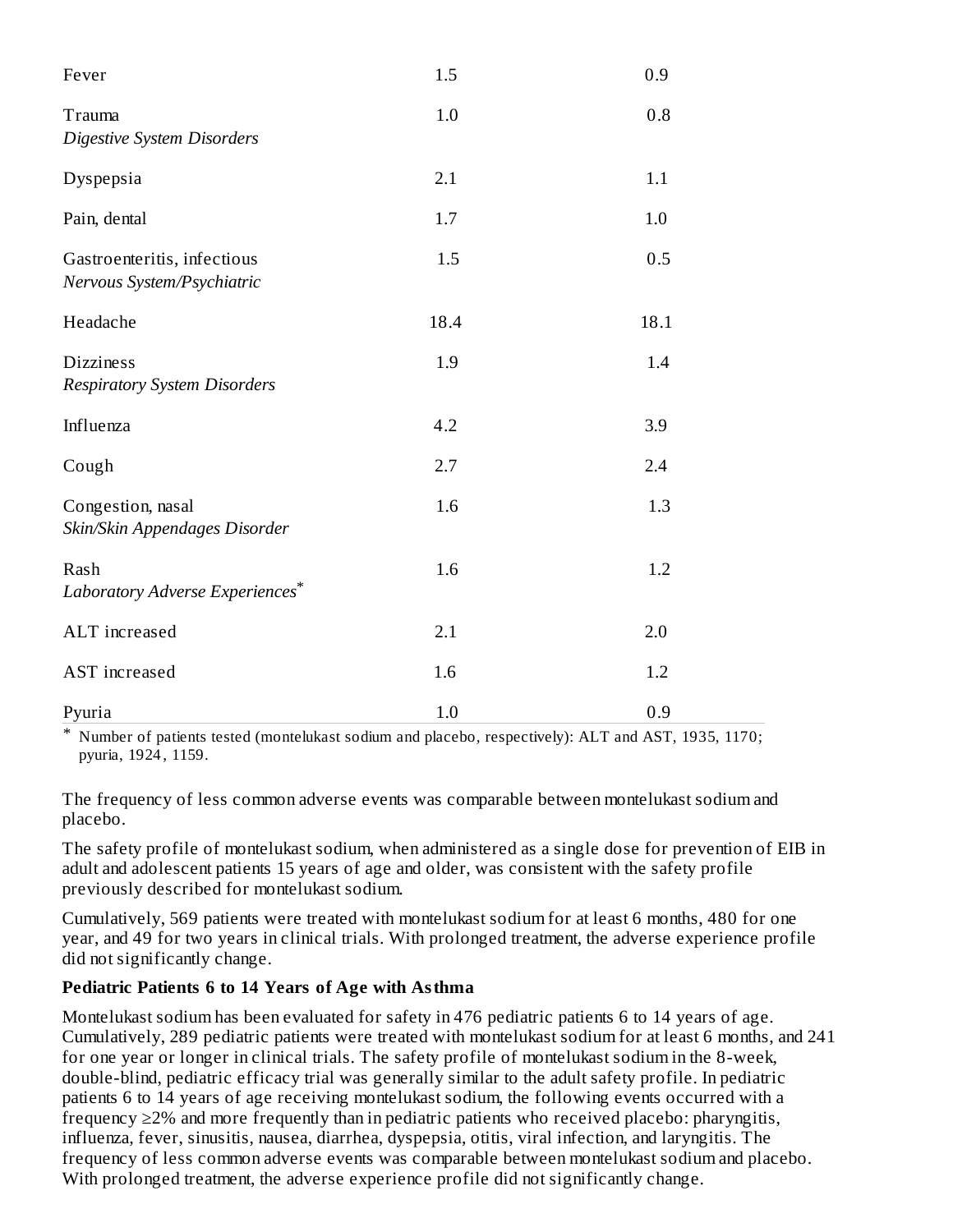The safety profile of montelukast sodium, when administered as a single dose for prevention of EIB in pediatric patients 6 years of age and older, was consistent with the safety profile previously described for montelukast sodium.

In studies evaluating growth rate, the safety profile in these pediatric patients was consistent with the safety profile previously described for montelukast sodium. In a 56-week, double-blind study evaluating growth rate in pediatric patients 6 to 8 years of age receiving montelukast sodium, the following events not previously observed with the use of montelukast sodium in this age group occurred with a frequency ≥2% and more frequently than in pediatric patients who received placebo: headache, rhinitis (infective), varicella, gastroenteritis, atopic dermatitis, acute bronchitis, tooth infection, skin infection, and myopia.

# **Pediatric Patients 2 to 5 Years of Age with Asthma**

Montelukast sodium has been evaluated for safety in 573 pediatric patients 2 to 5 years of age in singleand multiple-dose studies. Cumulatively, 426 pediatric patients 2 to 5 years of age were treated with montelukast sodium for at least 3 months, 230 for 6 months or longer, and 63 patients for one year or longer in clinical trials. In pediatric patients 2 to 5 years of age receiving montelukast sodium, the following events occurred with a frequency  $\geq$ 2% and more frequently than in pediatric patients who received placebo: fever, cough, abdominal pain, diarrhea, headache, rhinorrhea, sinusitis, otitis, influenza, rash, ear pain, gastroenteritis, eczema, urticaria, varicella, pneumonia, dermatitis, and conjunctivitis.

## **Pediatric Patients 6 to 23 Months of Age with Asthma**

Safety and effectiveness in pediatric patients younger than 12 months of age with asthma have not been established.

Montelukast Sodium has been evaluated for safety in 175 pediatric patients 6 to 23 months of age. The safety profile of Montelukast Sodium in a 6-week, double-blind, placebo-controlled clinical study was generally similar to the safety profile in adults and pediatric patients 2 to 14 years of age. In pediatric patients 6 to 23 months of age receiving Montelukast Sodium, the following events occurred with a frequency ≥2% and more frequently than in pediatric patients who received placebo: upper respiratory infection, wheezing; otitis media; pharyngitis, tonsillitis, cough; and rhinitis. The frequency of less common adverse events was comparable between Montelukast Sodium and placebo.

# **Adults and Adoles cents 15 Years of Age and Older with Seasonal Allergic Rhinitis**

Montelukast sodium has been evaluated for safety in 2199 adult and adolescent patients 15 years of age and older in clinical trials. Montelukast sodium administered once daily in the morning or in the evening had a safety profile similar to that of placebo. In placebo-controlled clinical trials, the following event was reported with montelukast sodium with a frequency  $\geq$ 1% and at an incidence greater than placebo: upper respiratory infection, 1.9% of patients receiving montelukast sodium vs. 1.5% of patients receiving placebo. In a 4-week, placebo-controlled clinical study, the safety profile was consistent with that observed in 2-week studies. The incidence of somnolence was similar to that of placebo in all studies.

# **Pediatric Patients 2 to 14 Years of Age with Seasonal Allergic Rhinitis**

Montelukast sodium has been evaluated in 280 pediatric patients 2 to 14 years of age in a 2-week, multicenter, double-blind, placebo-controlled, parallel-group safety study. Montelukast sodium administered once daily in the evening had a safety profile similar to that of placebo. In this study, the following events occurred with a frequency  $\geq 2\%$  and at an incidence greater than placebo: headache, otitis media, pharyngitis, and upper respiratory infection.

# **Adults and Adoles cents 15 Years of Age and Older with Perennial Allergic Rhinitis**

Montelukast sodium has been evaluated for safety in 3357 adult and adolescent patients 15 years of age and older with perennial allergic rhinitis of whom 1632 received montelukast sodium in two, 6-week, clinical studies. Montelukast sodium administered once daily had a safety profile consistent with that observed in patients with seasonal allergic rhinitis and similar to that of placebo. In these two studies, the following events were reported with montelukast sodium with a frequency ≥1% and at an incidence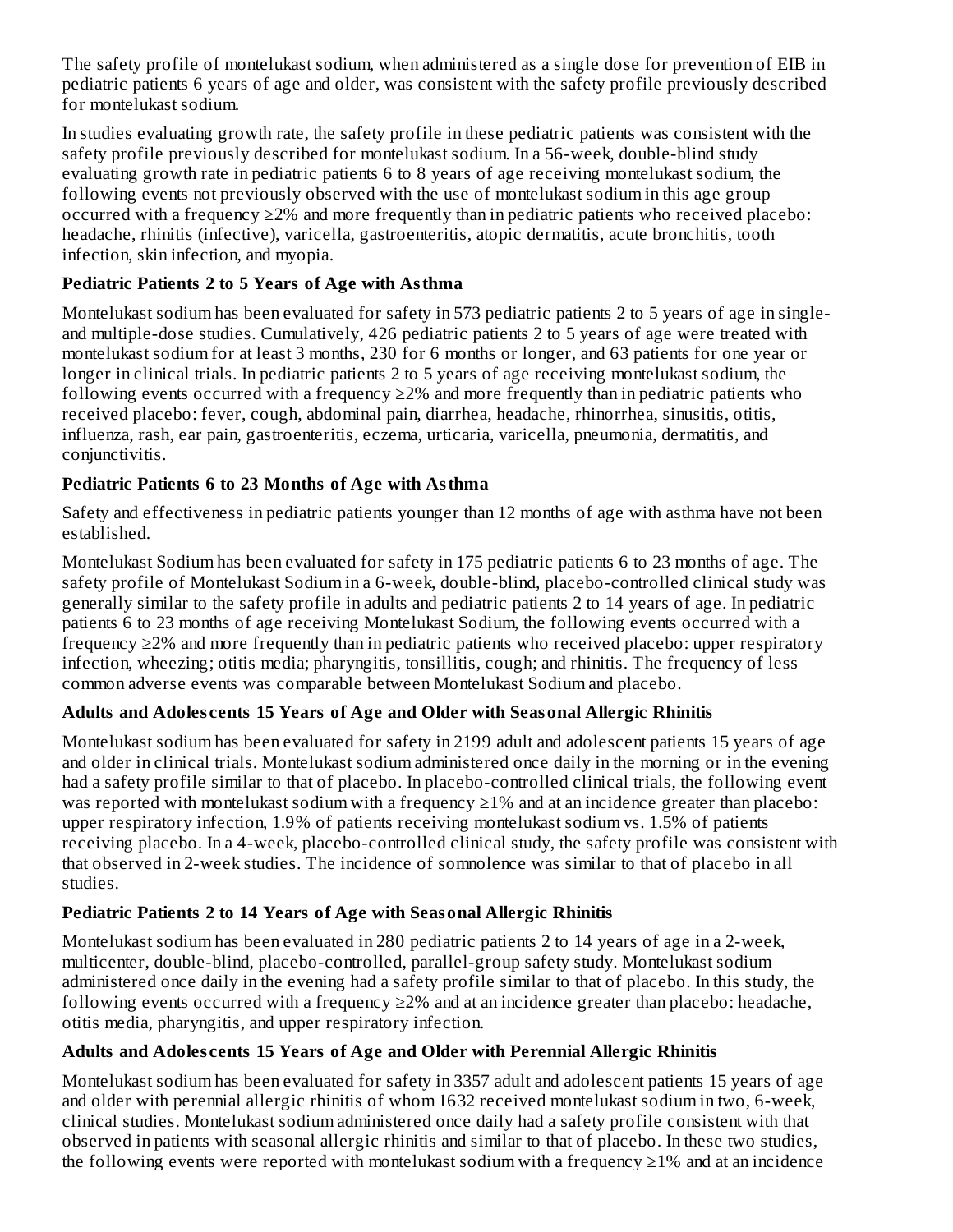greater than placebo: sinusitis, upper respiratory infection, sinus headache, cough, epistaxis, and increased ALT. The incidence of somnolence was similar to that of placebo.

## **Pediatric Patients 6 Months to 14 Years of Age with Perennial Allergic Rhinitis**

The safety in patients 2 to 14 years of age with perennial allergic rhinitis is supported by the safety in patients 2 to 14 years of age with seasonal allergic rhinitis. The safety in patients 6 to 23 months of age is supported by data from pharmacokinetic and safety and efficacy studies in asthma in this pediatric population and from adult pharmacokinetic studies.

## **6.2 Postmarketing Experience**

The following adverse reactions have been identified during post-approval use of montelukast sodium. Because these reactions are reported voluntarily from a population of uncertain size, it is not always possible to reliably estimate their frequency or establish a causal relationship to drug exposure.

Blood and lymphatic system disorders: increased bleeding tendency, thrombocytopenia.

Immune system disorders: hypersensitivity reactions including anaphylaxis, hepatic eosinophilic infiltration.

Psychiatric disorders: including, but not limited to, agitation, aggressive behavior or hostility, anxiousness, depression, disorientation, disturbance in attention, dream abnormalities, dysphemia (stuttering), hallucinations, insomnia, irritability, memory impairment, obsessive-compulsive symptoms, restlessness, somnambulism, suicidal thinking and behavior (including suicide), tic, and tremor [see Boxed Warning, Warnings and Precautions ( 5.1)]. .

Nervous system disorders: drowsiness, paraesthesia/hypoesthesia, seizures.

Cardiac disorders: palpitations.

Respiratory, thoracic and mediastinal disorders: epistaxis, pulmonary eosinophilia.

Gastrointestinal disorders: diarrhea, dyspepsia, nausea, pancreatitis, vomiting.

Hepatobiliary disorders: Cases of cholestatic hepatitis, hepatocellular liver-injury, and mixed-pattern liver injury have been reported in patients treated with montelukast sodium. Most of these occurred in combination with other confounding factors, such as use of other medications, or when montelukast sodium was administered to patients who had underlying potential for liver disease such as alcohol use or other forms of hepatitis.

Skin and subcutaneous tissue disorders: angioedema, bruising, erythema multiforme, erythema nodosum, pruritus, Stevens-Johnson syndrome/toxic epidermal necrolysis, urticaria.

Musculoskeletal and connective tissue disorders: arthralgia, myalgia including muscle cramps.

Renal and urinary disorders: enuresis in children.

General disorders and administration site conditions: edema.

Patients with asthma on therapy with montelukast sodium may present with systemic eosinophilia, sometimes presenting with clinical features of vasculitis consistent with Churg-Strauss syndrome, a condition which is often treated with systemic corticosteroid therapy. These events have been sometimes associated with the reduction of oral corticosteroid therapy. Physicians should be alert to eosinophilia, vasculitic rash, worsening pulmonary symptoms, cardiac complications, and/or neuropathy presenting in their patients *[see Warnings and Precautions (5.5)].*

# **7 DRUG INTERACTIONS**

No dose adjustment is needed when montelukast sodium is co-administered with theophylline, prednisone, prednisolone, oral contraceptives, terfenadine, digoxin, warfarin, gemfibrozil, itraconazole, thyroid hormones, sedative hypnotics, non-steroidal anti-inflammatory agents, benzodiazepines, decongestants, and Cytochrome P450 (CYP) enzyme inducers *[see Clinical Pharmacology (12.3)].*

# **8 USE IN SPECIFIC POPULATIONS**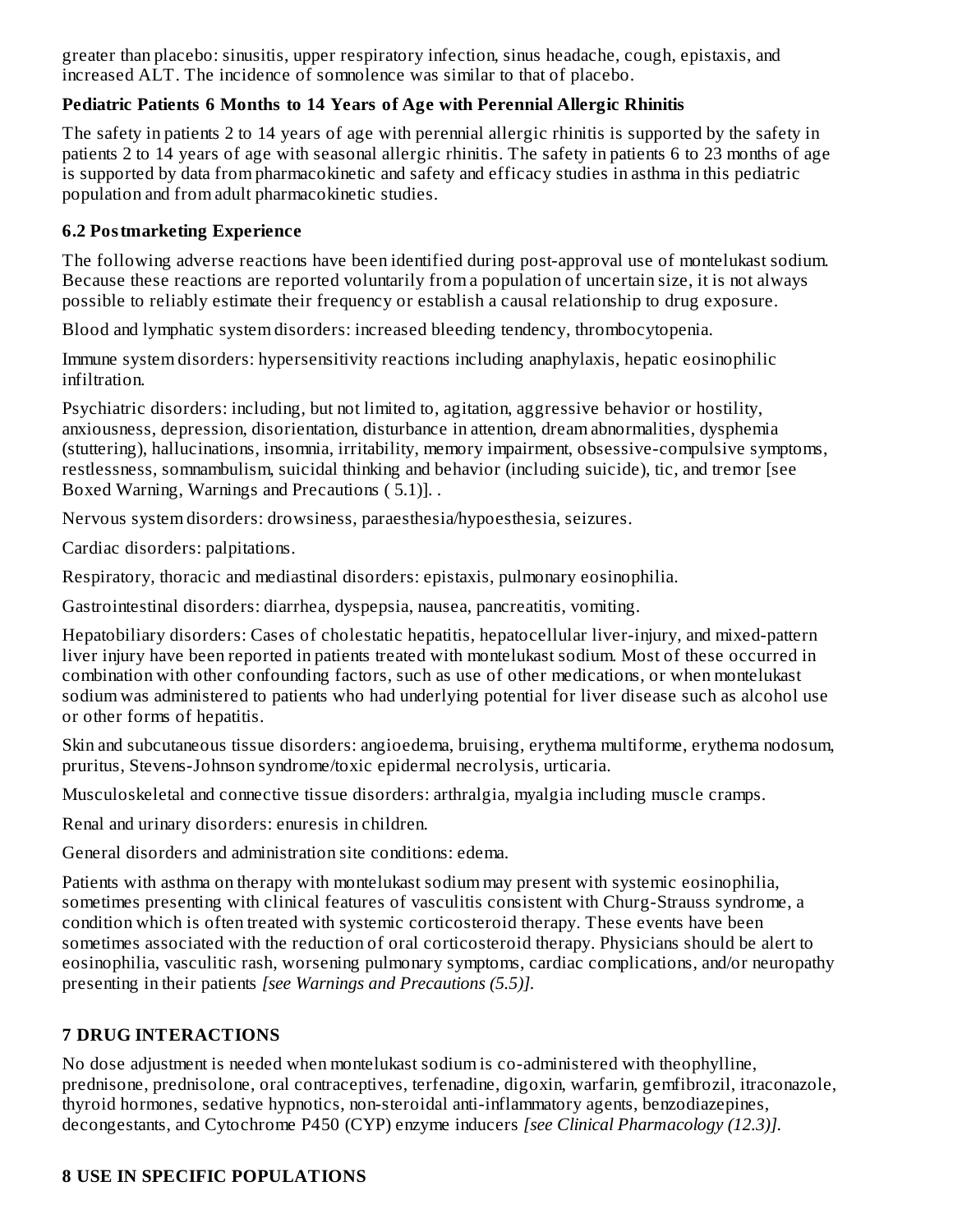### **8.1 Pregnancy**

### Risk Summary

Available data from published prospective and retrospective cohort studies over decades with montelukast use in pregnant women have not established a drug-associated risk of major birth defects [see Data]. In animal reproduction studies, no adverse developmental effects were observed with oral administration of montelukast to pregnant rats and rabbits during organogenesis at doses approximately 100 and 110 times, respectively, the maximum recommended human daily oral dose (MRHDOD) based on AUCs [see Data].

The estimated background risk of major birth defects and miscarriage for the indicated population is unknown. All pregnancies have a background risk of birth defect, loss, or other adverse outcomes. In the U.S. general population, the estimated background risk of major birth defects and miscarriage in clinically recognized pregnancies is 2-4% and 15-20%, respectively.

#### Clinical Considerations

Disease-associated maternal and/or embryo/fetal risk

Poorly or moderately controlled asthma in pregnancy increases the maternal risk of perinatal adverse outcomes such as preeclampsia and infant prematurity, low birth weight, and small for gestational age.

Data

### Human Data

Published data from prospective and retrospective cohort studies have not identified an association with Montelukast Sodium use during pregnancy and major birth defects. Available studies have methodologic limitations, including small sample size, in some cases retrospective data collection, and inconsistent comparator groups.

### Animal Data

In embryo-fetal development studies, montelukast administered to pregnant rats and rabbits during organogenesis (gestation days 6 to 17 in rats and 6 to 18 in rabbits) did not cause any adverse developmental effects at maternal oral doses up to 400 and 300 mg/kg/day in rats and rabbits, respectively (approximately 100 and 110 times the AUC in humans at the MRHDOD, respectively).

### **8.2 Lactation**

### Risk Summary

A published clinical lactation study reports the presence of montelukast in human milk. Data available on the effects of the drug on infants, either directly [see Use in Specific Populations (8.4)] or through breast milk, do not suggest a significant risk of adverse events from exposure to Montelukast Sodium. The effects of the drug on milk production are unknown. The developmental and health benefits of breastfeeding should be considered along with the mother's clinical need for Montelukast Sodium and any potential adverse effects on the breastfed infant from Montelukast Sodium or from the underlying maternal condition.

### **8.4 Pediatric Us e**

Safety and efficacy of montelukast sodium have been established in adequate and well-controlled studies in pediatric patients with asthma 6 to 14 years of age. Safety and efficacy profiles in this age group are similar to those seen in adults *[see Adverse Reactions (6.1), Clinical Pharmacology, Special Populations (12.3), and Clinical Studies (14.1, 14.2)].*

The efficacy of montelukast sodium for the treatment of seasonal allergic rhinitis in pediatric patients 2 to 14 years of age and for the treatment of perennial allergic rhinitis in pediatric patients 2 to 14 years of age is supported by extrapolation from the demonstrated efficacy in patients 15 years of age and older with allergic rhinitis as well as the assumption that the disease course, pathophysiology and the drug's effect are substantially similar among these populations.

The safety of montelukast sodium 4-mg chewable tablets in pediatric patients 2 to 5 years of age with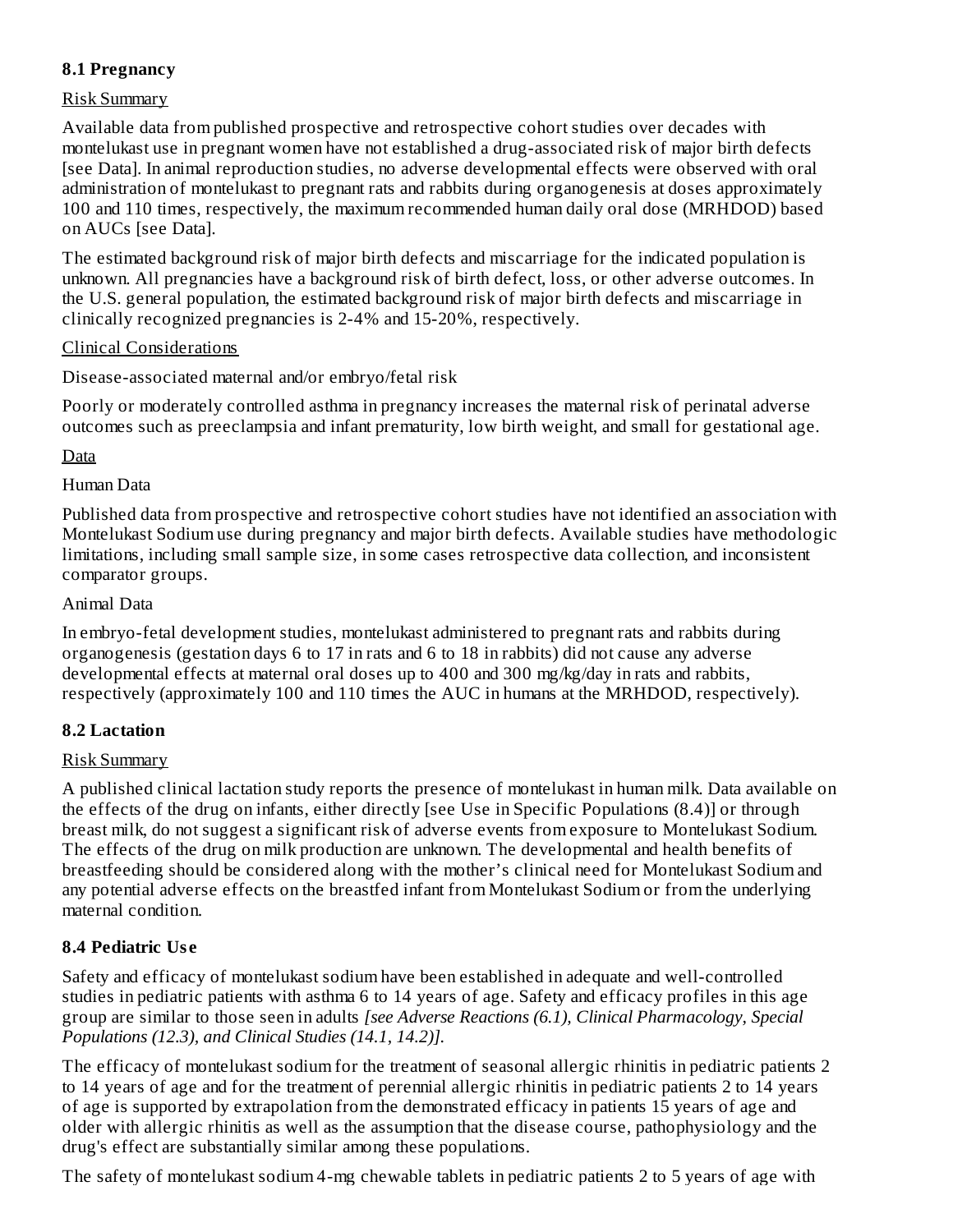asthma has been demonstrated by adequate and well-controlled data *[see Adverse Reactions (6.1)].* Efficacy of montelukast sodium in this age group is extrapolated from the demonstrated efficacy in patients 6 years of age and older with asthma and is based on similar pharmacokinetic data, as well as the assumption that the disease course, pathophysiology and the drug's effect are substantially similar among these populations. Efficacy in this age group is supported by exploratory efficacy assessments from a large, well-controlled safety study conducted in patients 2 to 5 years of age.

The safety of Montelukast Sodium 4-mg oral granules in pediatric patients 12 to 23 months of age with asthma has been demonstrated in an analysis of 172 pediatric patients, 124 of whom were treated with Montelukast Sodium, in a 6-week, double-blind, placebo-controlled study [see Adverse Reactions (6.1)]. Efficacy of Montelukast Sodium in this age group is extrapolated from the demonstrated efficacy in patients 6 years of age and older with asthma based on similar mean systemic exposure (AUC), and that the disease course, pathophysiology and the drug's effect are substantially similar among these populations, supported by efficacy data from a safety trial in which efficacy was an exploratory assessment.

The safety of Montelukast Sodium 4-mg and 5-mg chewable tablets in pediatric patients aged 2 to 14 years with allergic rhinitis is supported by data from studies conducted in pediatric patients aged 2 to 14 years with asthma. A safety study in pediatric patients 2 to 14 years of age with seasonal allergic rhinitis demonstrated a similar safety profile [see Adverse Reactions (6.1)]. The safety of Montelukast Sodium 4-mg oral granules in pediatric patients as young as 6 months of age with perennial allergic rhinitis is supported by extrapolation from safety data obtained from studies conducted in pediatric patients 6 months to 23 months of age with asthma and from pharmacokinetic data comparing systemic exposures in patients 6 months to 23 months of age to systemic exposures in adults.

The safety and effectiveness in pediatric patients below the age of 12 months with asthma, 6 months with perennial allergic rhinitis, and 6 years with exercise-induced bronchoconstriction have not been established.

### **Growth Rate in Pediatric Patients**

A 56-week, multi-center, double-blind, randomized, active- and placebo-controlled parallel group study was conducted to assess the effect of montelukast sodium on growth rate in 360 patients with mild asthma, aged 6 to 8 years. Treatment groups included montelukast sodium 5 mg once daily, placebo, and beclomethasone dipropionate administered as 168 mcg twice daily with a spacer device. For each subject, a growth rate was defined as the slope of a linear regression line fit to the height measurements over 56 weeks. The primary comparison was the difference in growth rates between montelukast sodium and placebo groups. Growth rates, expressed as least-squares (LS) mean (95% CI) in cm/year, for the montelukast sodium, placebo, and beclomethasone treatment groups were 5.67 (5.46, 5.88), 5.64 (5.42, 5.86), and 4.86 (4.64, 5.08), respectively. The differences in growth rates, expressed as leastsquares (LS) mean (95% CI) in cm/year, for montelukast sodium minus placebo, beclomethasone minus placebo, and montelukast sodium minus beclomethasone treatment groups were 0.03 (-0.26, 0.31), -0.78 (-1.06, -0.49); and 0.81 (0.53, 1.09), respectively. Growth rate (expressed as mean change in height over time) for each treatment group is shown in FIGURE 1.

### **Figure 1: Change in Height (cm) from Randomization Visit by Scheduled Week**

### **(Treatment Group Mean ± Standard Error\* of the Mean)**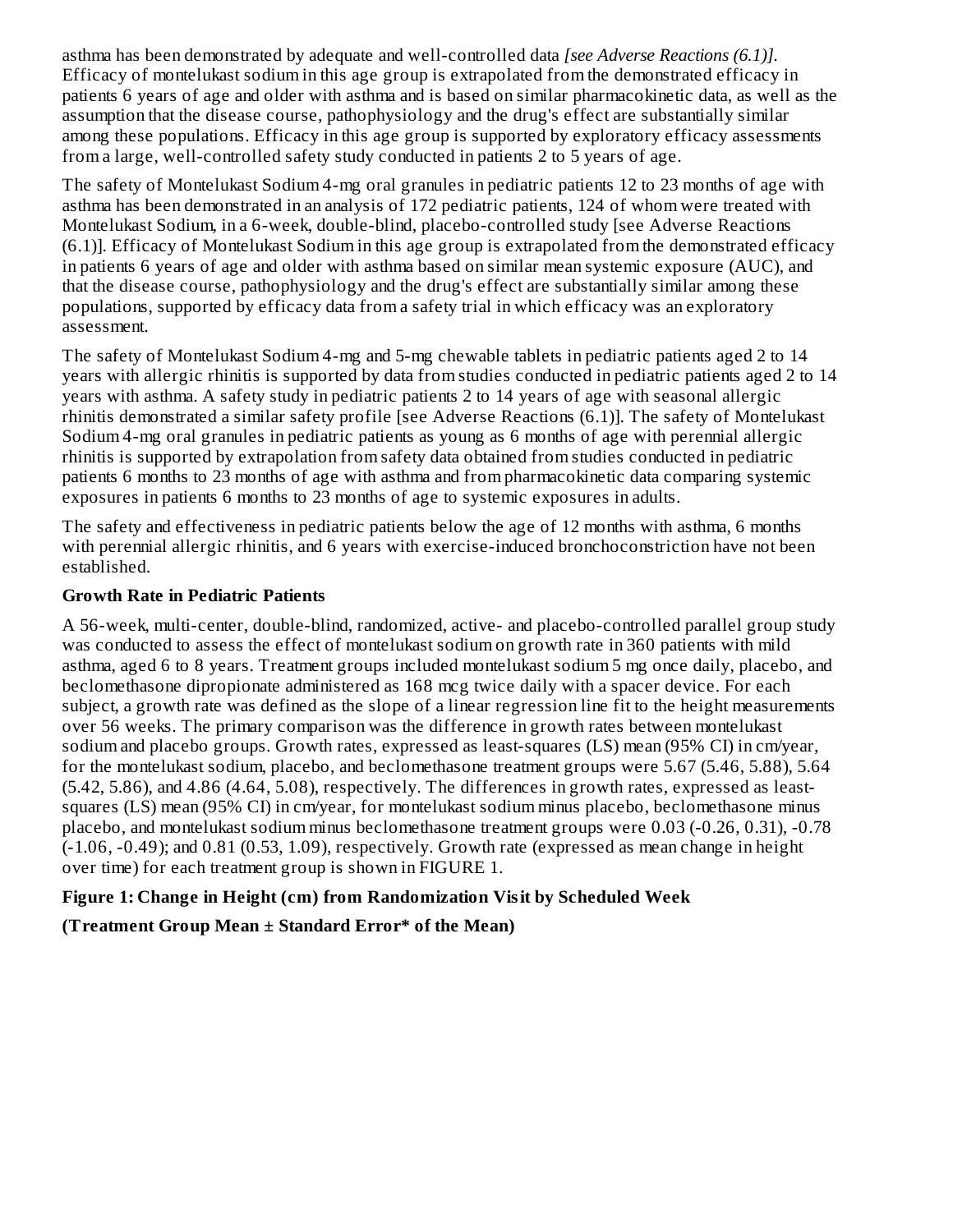

#### **8.5 Geriatric Us e**

Of the total number of subjects in clinical studies of montelukast, 3.5% were 65 years of age and over, and 0.4% were 75 years of age and over. No overall differences in safety or effectiveness were observed between these subjects and younger subjects, and other reported clinical experience has not identified differences in responses between the elderly and younger patients, but greater sensitivity of some older individuals cannot be ruled out. The pharmacokinetic profile and the oral bioavailability of a single 10 mg oral dose of montelukast are similar in elderly and younger adults. The plasma half-life of montelukast is slightly longer in the elderly. No dosage adjustment in the elderly is required.

#### **8.7 Renal Insufficiency**

No dosage adjustment is recommended in patients with renal insufficiency *[see Clinical Pharmacology (12.3)].*

#### **8.6 Hepatic Insufficiency**

No dosage adjustment is required in patients with mild-to-moderate hepatic insufficiency *[see Clinical Pharmacology (12.3)]* .

#### **10 OVERDOSAGE**

No specific information is available on the treatment of overdosage with montelukast sodium. In chronic asthma studies, montelukast has been administered at doses up to 200 mg/day to adult patients for 22 weeks and, in short-term studies, up to 900 mg/day to patients for approximately a week without clinically important adverse experiences. In the event of overdose, it is reasonable to employ the usual supportive measures; e.g., remove unabsorbed material from the gastrointestinal tract, employ clinical monitoring, and institute supportive therapy, if required.

There have been reports of acute overdosage in post-marketing experience and clinical studies with montelukast sodium. These include reports in adults and children with a dose as high as 1000 mg. The clinical and laboratory findings observed were consistent with the safety profile in adults and pediatric patients. There were no adverse experiences in the majority of overdosage reports. The most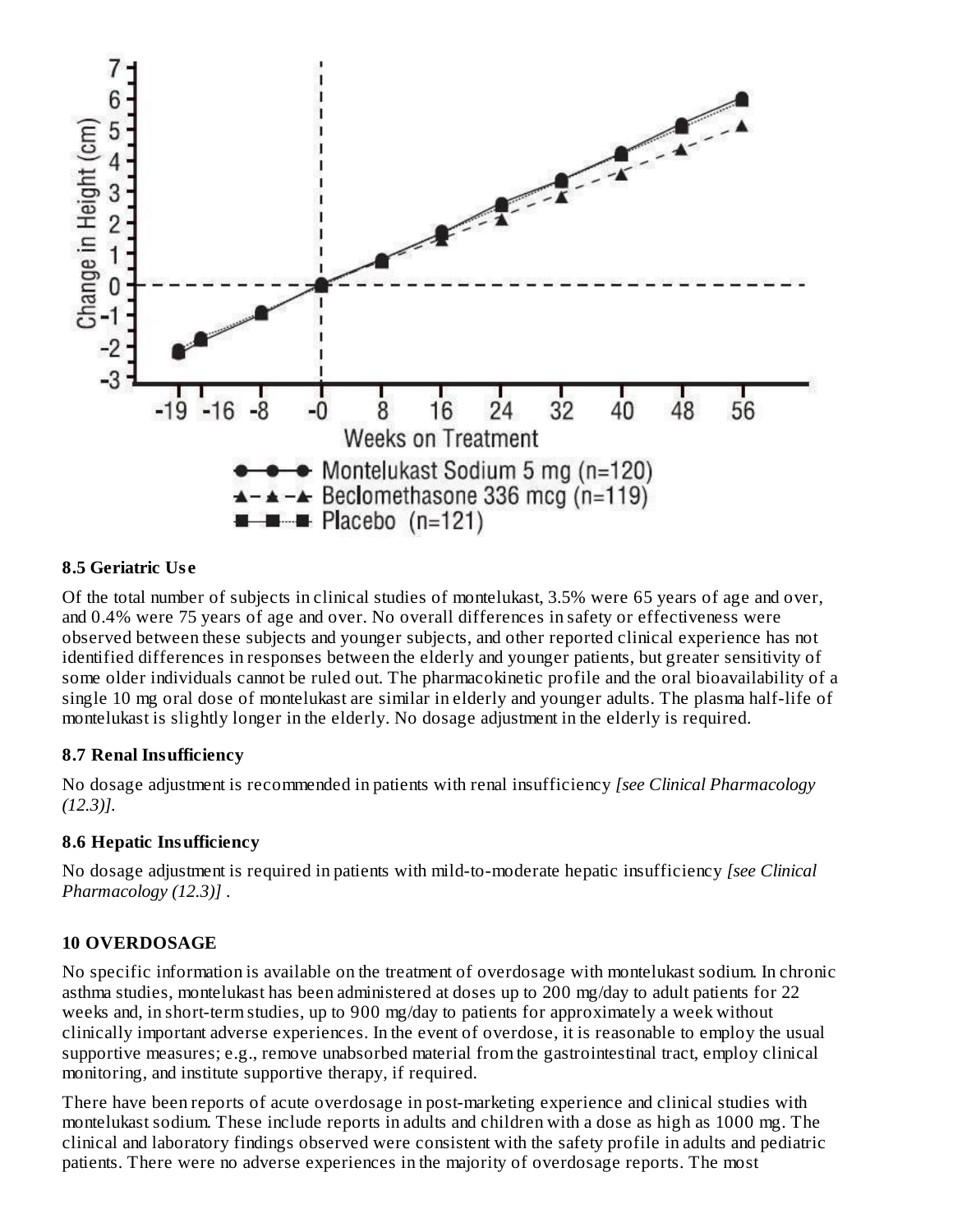frequently occurring adverse experiences were consistent with the safety profile of montelukast sodium and included abdominal pain, somnolence, thirst, headache, vomiting and psychomotor hyperactivity.

It is not known whether montelukast is removed by peritoneal dialysis or hemodialysis.

#### **11 DESCRIPTION**

Montelukast sodium, the active ingredient in montelukast sodium chewable tablets, is a selective and orally active leukotriene receptor antagonist that inhibits the cysteinyl leukotriene CysLT  $_{\rm 1}$  receptor.

Montelukast sodium is described chemically as [ *R*-( *E*)]-1-[[[1-[3-[2-(7-chloro-2 quinolinyl)ethenyl]phenyl]-3-[2-(1-hydroxy-1-

methylethyl)phenyl]propyl]thio]methyl]cyclopropaneacetic acid, monosodium salt.

The empirical formula is C  $_{35}$ H  $_{35}$ ClNNaO  $_{3}$ S, and its molecular weight is 608.18. The structural formula is:



Montelukast sodium is a hygroscopic, optically active, white to off-white powder. Montelukast sodium is freely soluble in ethanol, methanol, and water and practically insoluble in acetonitrile.

Each 4 mg and 5 mg chewable montelukast sodium tablet contains 4.2 and 5.2 mg montelukast sodium, respectively, which are equivalent to 4 and 5 mg of montelukast, respectively. Both chewable tablets contain the following inactive ingredients: aspartame, cherry flavor, colloidal silicon dioxide, croscarmellose sodium, hydroxypropyl cellulose, ferric oxide red, magnesium stearate, mannitol, microcrystalline cellulose, and sodium lauryl sulphate.

### **12 CLINICAL PHARMACOLOGY**

### **12.1 Mechanism of Action**

The cysteinyl leukotrienes (LTC  $_4$ , LTD  $_4$ , LTE  $_4$ ) are products of arachidonic acid metabolism and are released from various cells, including mast cells and eosinophils. These eicosanoids bind to cysteinyl leukotriene (CysLT) receptors. The CysLT type-1 (CysLT  $_1$ ) receptor is found in the human airway (including airway smooth muscle cells and airway macrophages) and on other pro inflammatory cells (including eosinophils and certain myeloid stem cells). CysLTs have been correlated with the pathophysiology of asthma and allergic rhinitis. In asthma, leukotriene-mediated effects include airway edema, smooth muscle contraction, and altered cellular activity associated with the inflammatory process. In allergic rhinitis, CysLTs are released from the nasal mucosa after allergen exposure during both early- and late-phase reactions and are associated with symptoms of allergic rhinitis.

Montelukast is an orally active compound that binds with high affinity and selectivity to the CysLT  $_{\rm 1}$ receptor (in preference to other pharmacologically important airway receptors, such as the prostanoid, cholinergic, or β-adrenergic receptor). Montelukast inhibits physiologic actions of LTD  $_4$  at the CysLT  $_1$  receptor without any agonist activity.

#### **12.2 Pharmacodynamics**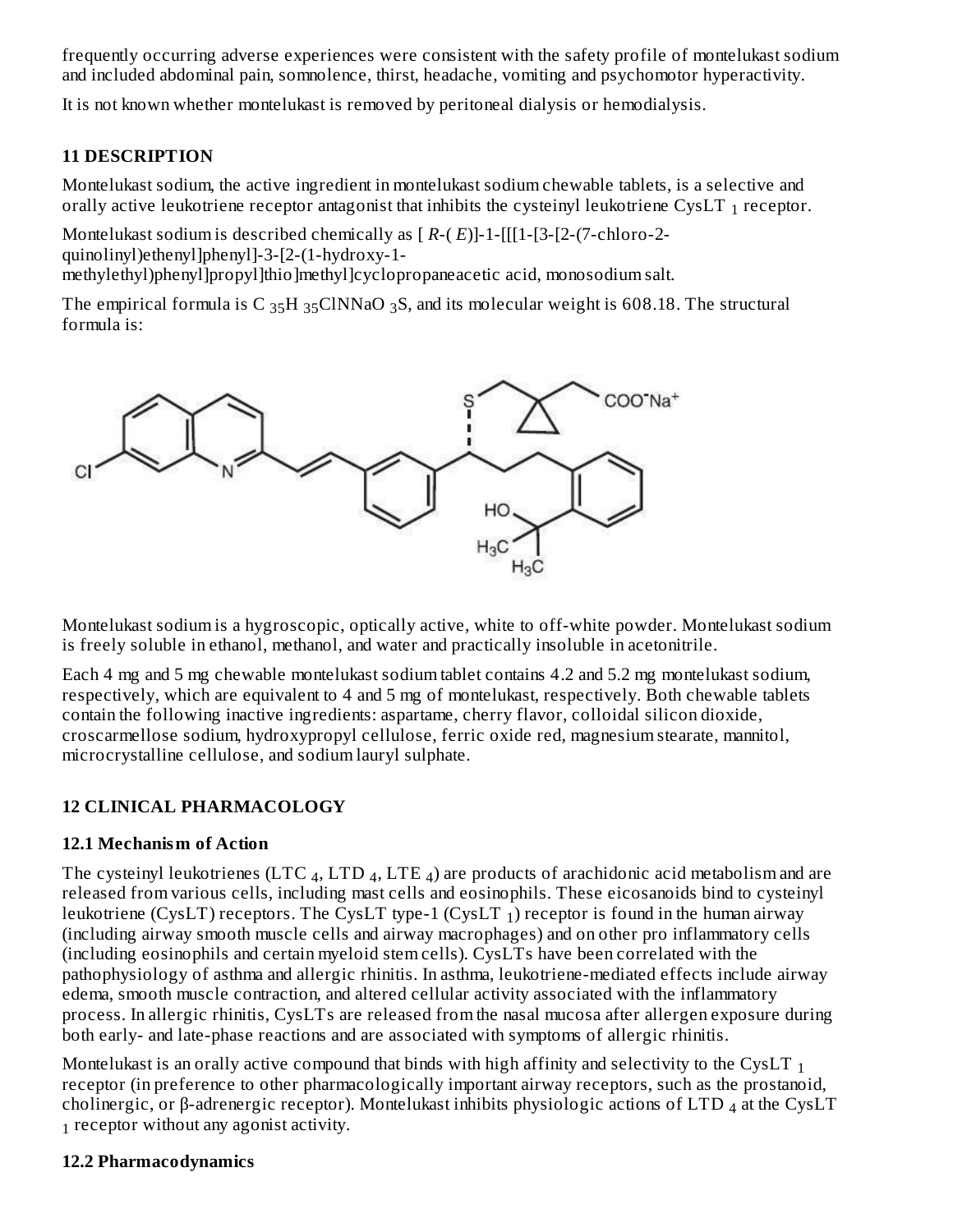Montelukast causes inhibition of airway cysteinyl leukotriene receptors as demonstrated by the ability to inhibit bronchoconstriction due to inhaled LTD  $_4$  in asthmatics. Doses as low as 5 mg cause substantial blockage of LTD 4-induced bronchoconstriction. In a placebo-controlled, crossover study (n=12), montelukast sodium inhibited early- and late-phase bronchoconstriction due to antigen challenge by 75% and 57%, respectively.

The effect of montelukast sodium on eosinophils in the peripheral blood was examined in clinical trials. In patients with asthma aged 2 years and older who received montelukast sodium, a decrease in mean peripheral blood eosinophil counts ranging from 9% to 15% was noted, compared with placebo, over the double-blind treatment periods. In patients with seasonal allergic rhinitis aged 15 years and older who received montelukast sodium, a mean increase of 0.2% in peripheral blood eosinophil counts was noted, compared with a mean increase of 12.5% in placebo-treated patients, over the double-blind treatment periods; this reflects a mean difference of 12.3% in favor of montelukast sodium. The relationship between these observations and the clinical benefits of montelukast noted in the clinical trials is not known *[see Clinical Studies (14)].*

# **12.3 Pharmacokinetics**

## *Absorption*

Montelukast is rapidly absorbed following oral administration. After administration of the 10-mg filmcoated tablet to fasted adults, the mean peak montelukast plasma concentration (C  $_{\rm max}$ ) is achieved in 3 to 4 hours (T  $_{\rm max}$ ). The mean oral bioavailability is 64%. The oral bioavailability and C  $_{\rm max}$  are not influenced by a standard meal in the morning.

For the 5-mg chewable tablet, the mean C  $_{\rm max}$  is achieved in 2 to 2.5 hours after administration to adults in the fasted state. The mean oral bioavailability is 73% in the fasted state versus 63% when administered with a standard meal in the morning.

For the 4-mg chewable tablet, the mean C  $_{\rm max}$  is achieved 2 hours after administration in pediatric patients 2 to 5 years of age in the fasted state.

The 4-mg oral granule formulation is bioequivalent to the 4-mg chewable tablet when administered to adults in the fasted state.

The safety and efficacy of montelukast sodium in patients with asthma were demonstrated in clinical trials in which the 10-mg film-coated tablet and 5-mg chewable tablet formulations were administered in the evening without regard to the time of food ingestion. The safety of montelukast sodium in patients with asthma was also demonstrated in clinical trials in which the 4-mg chewable tablet and 4-mg oral granule formulations were administered in the evening without regard to the time of food ingestion. The safety and efficacy of montelukast sodium in patients with seasonal allergic rhinitis were demonstrated in clinical trials in which the 10-mg film-coated tablet was administered in the morning or evening without regard to the time of food ingestion.

The comparative pharmacokinetics of montelukast when administered as two 5-mg chewable tablets versus one 10-mg film-coated tablet have not been evaluated.

### *Distribution*

Montelukast is more than 99% bound to plasma proteins. The steady state volume of distribution of montelukast averages 8 to 11 liters. Studies in rats with radiolabeled montelukast indicate minimal distribution across the blood-brain barrier. In addition, concentrations of radiolabeled material at 24 hours postdose were minimal in all other tissues.

### *Metabolism*

Montelukast is extensively metabolized. In studies with therapeutic doses, plasma concentrations of metabolites of montelukast are undetectable at steady state in adults and pediatric patients.

*In vitro* studies using human liver microsomes indicate that CYP3A4, 2C8, and 2C9 are involved in the metabolism of montelukast. At clinically relevant concentrations, 2C8 appears to play a major role in the metabolism of montelukast.

### *Elimination*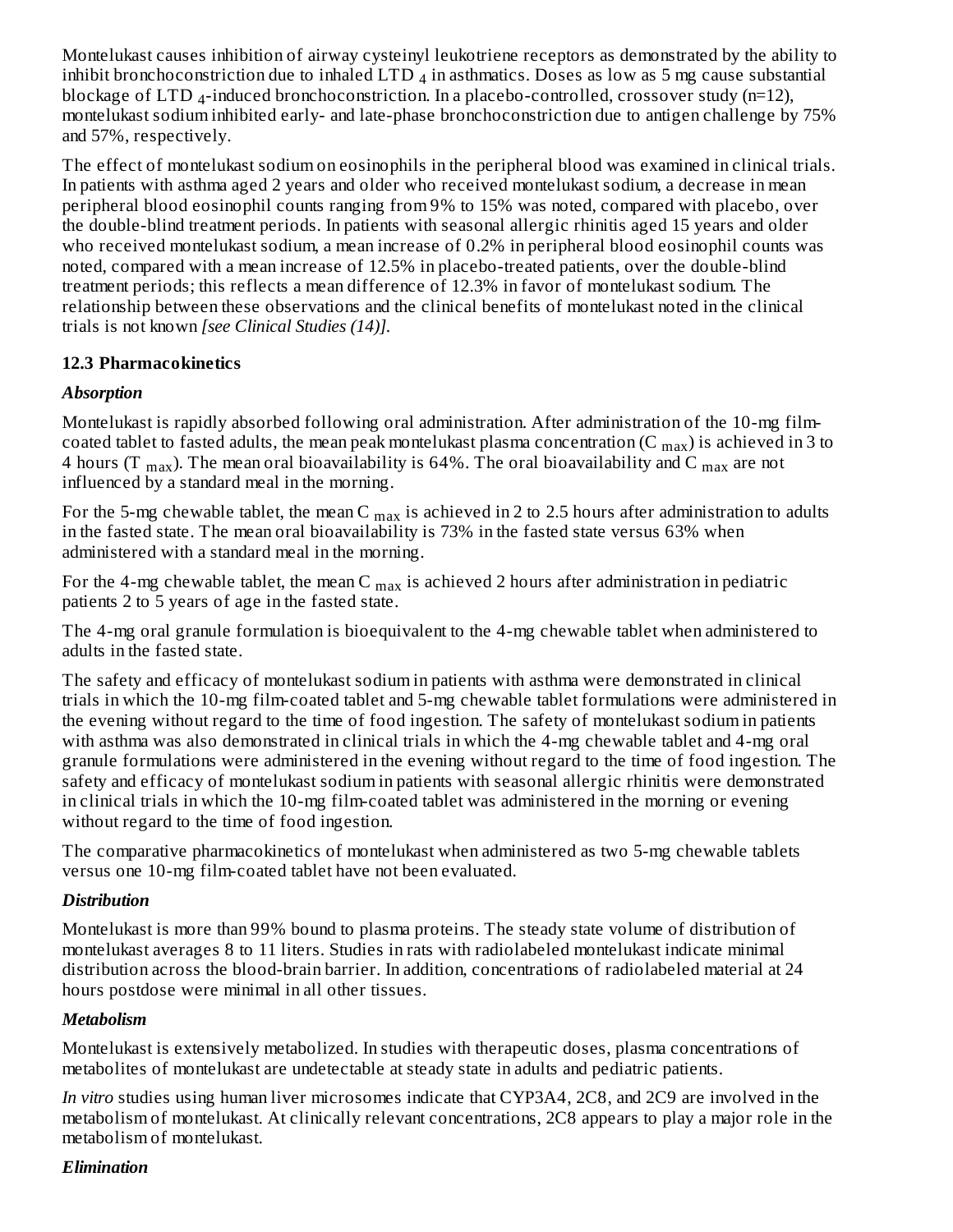The plasma clearance of montelukast averages 45 mL/min in healthy adults. Following an oral dose of radiolabeled montelukast, 86% of the radioactivity was recovered in 5-day fecal collections and <0.2% was recovered in urine. Coupled with estimates of montelukast oral bioavailability, this indicates that montelukast and its metabolites are excreted almost exclusively via the bile.

In several studies, the mean plasma half-life of montelukast ranged from 2.7 to 5.5 hours in healthy young adults. The pharmacokinetics of montelukast are nearly linear for oral doses up to 50 mg. During once-daily dosing with 10-mg montelukast, there is little accumulation of the parent drug in plasma (14%).

# *Special Populations*

*Hepatic Insufficiency:* Patients with mild-to-moderate hepatic insufficiency and clinical evidence of cirrhosis had evidence of decreased metabolism of montelukast resulting in 41% (90% CI=7%, 85%) higher mean montelukast AUC following a single 10-mg dose. The elimination of montelukast was slightly prolonged compared with that in healthy subjects (mean half-life, 7.4 hours). No dosage adjustment is required in patients with mild-to-moderate hepatic insufficiency. The pharmacokinetics of montelukast sodium in patients with more severe hepatic impairment or with hepatitis have not been evaluated.

*Renal Insufficiency:* Since montelukast and its metabolites are not excreted in the urine, the pharmacokinetics of montelukast were not evaluated in patients with renal insufficiency. No dosage adjustment is recommended in these patients *.*

*Gender:* The pharmacokinetics of montelukast are similar in males and females.

*Race:* Pharmacokinetic differences due to race have not been studied.

*Adolescents and Pediatric Patients:* Pharmacokinetic studies evaluated the systemic exposure of the 4-mg chewable tablets in pediatric patients 2 to 5 years of age, the 5-mg chewable tablets in pediatric patients 6 to 14 years of age, and the 10-mg film-coated tablets in young adults and adolescents ≥15 years of age.

The plasma concentration profile of montelukast following administration of the 10-mg film-coated tablet is similar in adolescents  $\geq$ 15 years of age and young adults. The 10-mg film-coated tablet is recommended for use in patients ≥15 years of age.

The mean systemic exposure of the 4-mg chewable tablet in pediatric patients 2 to 5 years of age and the 5-mg chewable tablets in pediatric patients 6 to 14 years of age is similar to the mean systemic exposure of the 10-mg film-coated tablet in adults. The 5-mg chewable tablet should be used in pediatric patients 6 to 14 years of age and the 4-mg chewable tablet should be used in pediatric patients 2 to 5 years of age.

In children 6 to 11 months of age, the systemic exposure to montelukast and the variability of plasma montelukast concentrations were higher than those observed in adults. Based on population analyses, the mean AUC (4296 ng•hr/mL [range 1200 to 7153]) was 60% higher and the mean C  $_{\rm max}$  (667 ng/mL [range 201 to 1058]) was 89% higher than those observed in adults (mean AUC 2689 ng•hr/mL [range 1521 to 4595]) and mean C  $_{\rm max}$  (353 ng/mL [range 180 to 548]). The systemic exposure in children 12 to 23 months of age was less variable, but was still higher than that observed in adults. The mean AUC (3574 ng•hr/mL [range 2229 to 5408]) was 33% higher and the mean C  $_{\text{max}}$  (562 ng/mL [range 296 to 814]) was 60% higher than those observed in adults. Safety and tolerability of montelukast in a singledose pharmacokinetic study in 26 children 6 to 23 months of age were similar to that of patients two years and above *[see Adverse Reactions (6.1)].* The 4-mg oral granule formulation should be used for pediatric patients 12 to 23 months of age for the treatment of asthma, or for pediatric patients 6 to 23 months of age for the treatment of perennial allergic rhinitis. Since the 4-mg oral granule formulation is bioequivalent to the 4-mg chewable tablet, it can also be used as an alternative formulation to the 4-mg chewable tablet in pediatric patients 2 to 5 years of age.

### *Drug-Drug Interactions*

*Theophylline, Prednisone, and Prednisolone:*Montelukast sodium has been administered with other therapies routinely used in the prophylaxis and chronic treatment of asthma with no apparent increase in adverse reactions. In drug-interaction studies, the recommended clinical dose of montelukast did not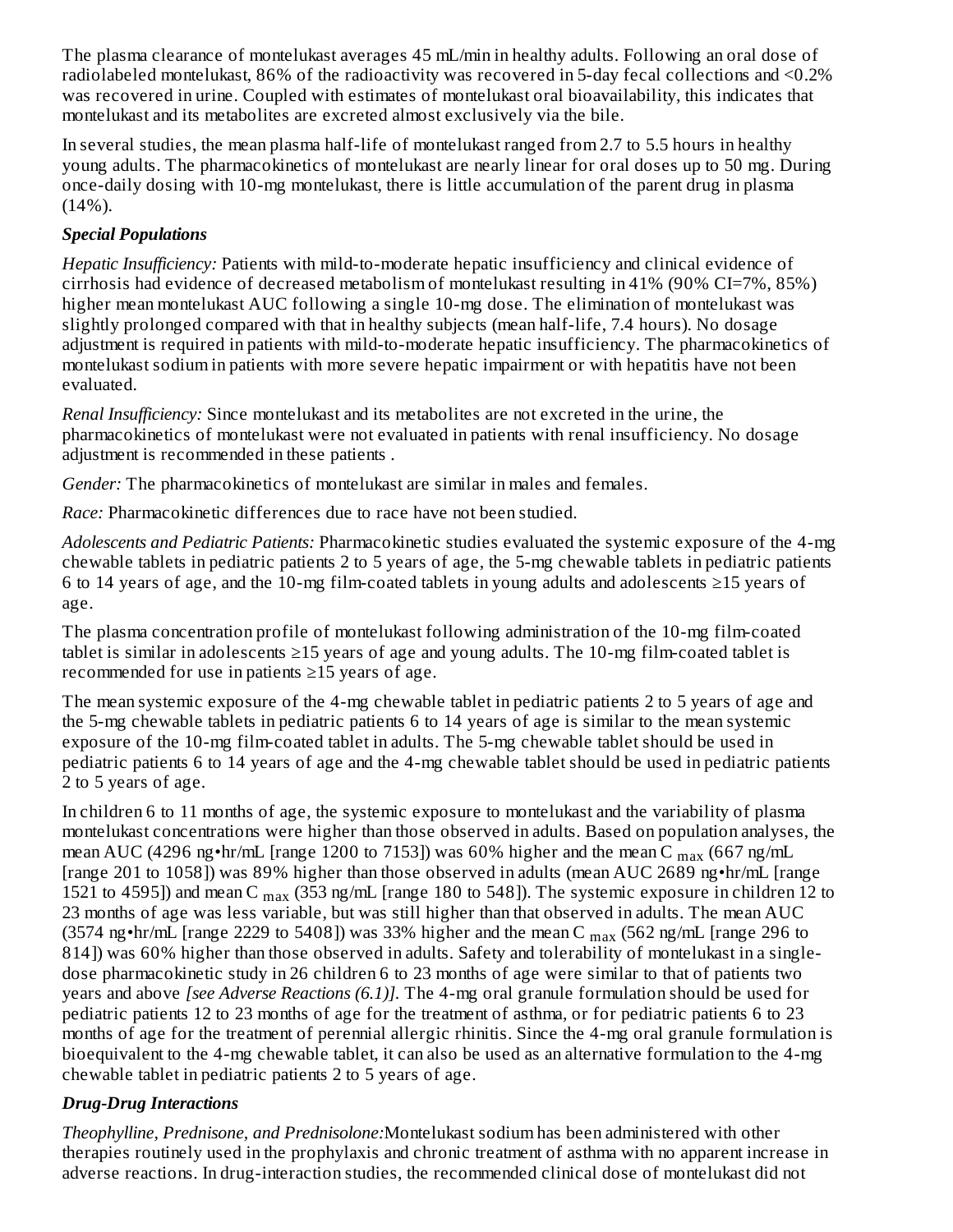have clinically important effects on the pharmacokinetics of the following drugs: theophylline, prednisone, and prednisolone.

Montelukast at a dose of 10 mg once daily dosed to pharmacokinetic steady state, did not cause clinically significant changes in the kinetics of a single intravenous dose of theophylline [predominantly a cytochrome P450 (CYP) 1A2 substrate]. Montelukast at doses of ≥100 mg daily dosed to pharmacokinetic steady state, did not cause any clinically significant change in plasma profiles of prednisone or prednisolone following administration of either oral prednisone or intravenous prednisolone.

*Oral Contraceptives, Terfenadine, Digoxin, and Warfarin:*In drug interaction studies, the recommended clinical dose of montelukast did not have clinically important effects on the pharmacokinetics of the following drugs: oral contraceptives (norethindrone 1 mg/ethinyl estradiol 35 mcg), terfenadine, digoxin, and warfarin. Montelukast at doses of ≥100 mg daily dosed to pharmacokinetic steady state did not significantly alter the plasma concentrations of either component of an oral contraceptive containing norethindrone 1 mg/ethinyl estradiol 35 mcg. Montelukast at a dose of 10 mg once daily dosed to pharmacokinetic steady state did not change the plasma concentration profile of terfenadine (a substrate of CYP3A4) or fexofenadine, the carboxylated metabolite, and did not prolong the QTc interval following co-administration with terfenadine 60 mg twice daily; did not change the pharmacokinetic profile or urinary excretion of immunoreactive digoxin; did not change the pharmacokinetic profile of warfarin (primarily a substrate of CYP2C9, 3A4 and 1A2) or influence the effect of a single 30-mg oral dose of warfarin on prothrombin time or the International Normalized Ratio (INR).

*Thyroid Hormones, Sedative Hypnotics, Non-Steroidal Anti-Inflammatory Agents, Benzodiazepines, and Decongestants:*Although additional specific interaction studies were not performed, montelukast sodium was used concomitantly with a wide range of commonly prescribed drugs in clinical studies without evidence of clinical adverse interactions. These medications included thyroid hormones, sedative hypnotics, non-steroidal anti-inflammatory agents, benzodiazepines, and decongestants.

*Cytochrome P450 (CYP) Enzyme Inducers:*Phenobarbital, which induces hepatic metabolism, decreased the area under the plasma concentration curve (AUC) of montelukast approximately 40% following a single 10-mg dose of montelukast. No dosage adjustment for montelukast sodium is recommended. It is reasonable to employ appropriate clinical monitoring when potent CYP enzyme inducers, such as phenobarbital or rifampin, are co-administered with montelukast sodium.

*Effect of Montelukast on Cytochrome P450 (CYP) Enzymes:*Montelukast is a potent inhibitor of CYP2C8 *in vitro.*However, data from a clinical drug-drug interaction study involving montelukast and rosiglitazone (a probe substrate representative of drugs primarily metabolized by CYP2C8) in 12 healthy individuals demonstrated that the pharmacokinetics of rosiglitazone are not altered when the drugs are coadministered, indicating that montelukast does not inhibit CYP2C8 *in vivo*. Therefore, montelukast is not anticipated to alter the metabolism of drugs metabolized by this enzyme (e.g., paclitaxel, rosiglitazone, and repaglinide). Based on further *in vitro* results in human liver microsomes, therapeutic plasma concentrations of montelukast do not inhibit CYP 3A4, 2C9, 1A2, 2A6, 2C19, or 2D6.

*Cytochrome P450 (CYP) Enzyme Inhibitors: In vitro* studies have shown that montelukast is a substrate of CYP 2C8, 2C9, and 3A4. Co-administration of montelukast with itraconazole, a strong CYP 3A4 inhibitor, resulted in no significant increase in the systemic exposure of montelukast. Data from a clinical drug-drug interaction study involving montelukast and gemfibrozil (an inhibitor of both CYP 2C8 and 2C9) demonstrated that gemfibrozil, at a therapeutic dose, increased the systemic exposure of montelukast by 4.4-fold. Co-administration of itraconazole, gemfibrozil, and montelukast did not further increase the systemic exposure of montelukast. Based on available clinical experience, no dosage adjustment of montelukast is required upon co-administration with gemfibrozil *[see Overdosage (10)]* .

### **13 NONCLINICAL TOXICOLOGY**

### **13.1 Carcinogenesis, Mutagenesis, Impairment of Fertility**

No evidence of tumorigenicity was seen in carcinogenicity studies of either 2 years in Sprague-Dawley rats or 92 weeks in mice at oral gavage doses up to 200 mg/kg/day or 100 mg/kg/day, respectively. The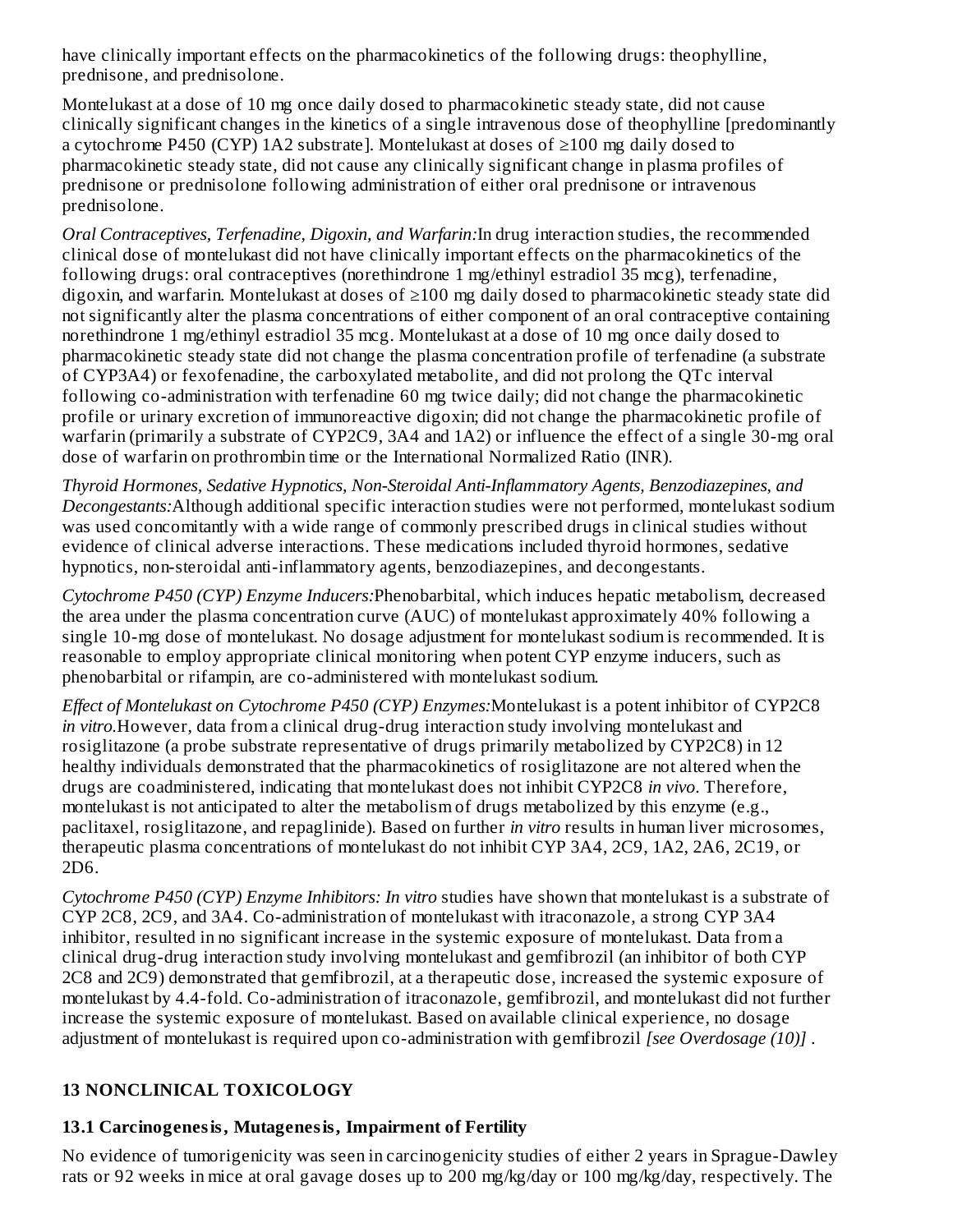estimated exposure in rats was approximately 120 and 75 times the AUC for adults and children, respectively, at the maximum recommended daily oral dose. The estimated exposure in mice was approximately 45 and 25 times the AUC for adults and children, respectively, at the maximum recommended daily oral dose.

Montelukast demonstrated no evidence of mutagenic or clastogenic activity in the following assays: the microbial mutagenesis assay, the V-79 mammalian cell mutagenesis assay, the alkaline elution assay in rat hepatocytes, the chromosomal aberration assay in Chinese hamster ovary cells, and in the *in vivo* mouse bone marrow chromosomal aberration assay.

In fertility studies in female rats, montelukast produced reductions in fertility and fecundity indices at an oral dose of 200 mg/kg (estimated exposure was approximately 70 times the AUC for adults at the maximum recommended daily oral dose). No effects on female fertility or fecundity were observed at an oral dose of 100 mg/kg (estimated exposure was approximately 20 times the AUC for adults at the maximum recommended daily oral dose). Montelukast had no effects on fertility in male rats at oral doses up to 800 mg/kg (estimated exposure was approximately 160 times the AUC for adults at the maximum recommended daily oral dose).

## **13.2 Animal Toxicology and/or Pharmacology**

### **Reproductive Toxicology Studies**

No teratogenicity was observed at oral doses up to 400 mg/kg/day and 300 mg/kg/day in rats and rabbits, respectively. These doses were approximately 100 and 110 times the maximum recommended daily oral dose in adults, respectively, based on AUCs. Montelukast crosses the placenta following oral dosing in rats and rabbits *[see Pregnancy (8.1)].*

# **14 CLINICAL STUDIES**

## **14.1 Asthma**

# **Adults and Adoles cents 15 Years of Age and Older with Asthma**

Clinical trials in adults and adolescents 15 years of age and older demonstrated there is no additional clinical benefit to montelukast doses above 10 mg once daily.

The efficacy of montelukast sodium for the chronic treatment of asthma in adults and adolescents 15 years of age and older was demonstrated in two (U.S. and Multinational) similarly designed, randomized, 12-week, double-blind, placebo-controlled trials in 1576 patients (795 treated with montelukast sodium, 530 treated with placebo, and 251 treated with active control). The median age was 33 years (range 15 to 85); 56.8% were females and 43.2% were males. The ethnic/racial distribution in these studies was 71.6% Caucasian, 17.7% Hispanic, 7.2% other origins and 3.5% Black. Patients had mild or moderate asthma and were non-smokers who required approximately 5 puffs of inhaled βagonist per day on an "as-needed" basis. The patients had a mean baseline percent of predicted forced expiratory volume in 1 second (FEV  $_1$ ) of 66% (approximate range, 40 to 90%). The co-primary endpoints in these trials were FEV  $_1$  and daytime asthma symptoms. In both studies after 12 weeks, a random subset of patients receiving montelukast sodium was switched to placebo for an additional 3 weeks of double-blind treatment to evaluate for possible rebound effects.

The results of the U.S. trial on the primary endpoint, morning FEV  $_1$ , expressed as mean percent change from baseline averaged over the 12-week treatment period, are shown in FIGURE 2. Compared with placebo, treatment with one montelukast sodium 10 mg tablet daily in the evening resulted in a statistically significant increase in FEV  $_{\rm 1}$  percent change from baseline (13.0%-change in the group treated with montelukast sodium vs. 4.2%-change in the placebo group, p<0.001); the change from baseline in FEV  $_{\rm 1}$  for montelukast sodium was 0.32 liters compared with 0.10 liters for placebo, corresponding to a between-group difference of 0.22 liters (p<0.001, 95% CI 0.17 liters, 0.27 liters). The results of the Multinational trial on FEV  $_1$  were similar.

Figure 2: FEV1 Mean Percent Change from Baseline (U.S. Trial: montelukast sodium N = 406; Placebo N = **270) (ANOVA Model)**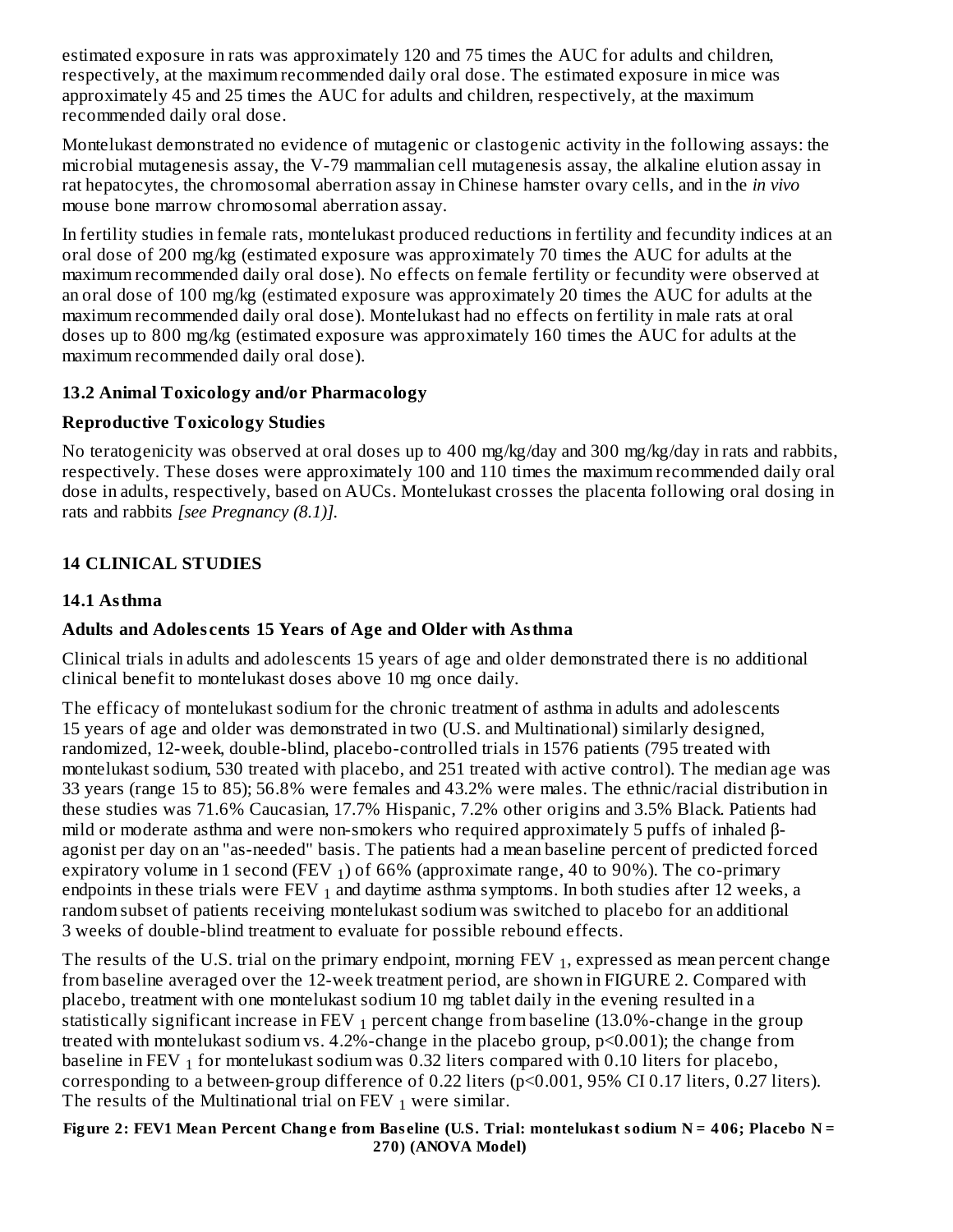

The effect of montelukast sodium on other primary and secondary endpoints, represented by the Multinational study is shown in TABLE 2. Results on these endpoints were similar in the US study.

| Table 2: Effect of Montelukast Sodium on Primary and Secondary Endpoints in a Multinational |
|---------------------------------------------------------------------------------------------|
| Placebo-controlled Trial (ANOVA Model)                                                      |

|                                           | Montelukast Sodium                  |        |                      | Placebo         |             |               |  |
|-------------------------------------------|-------------------------------------|--------|----------------------|-----------------|-------------|---------------|--|
| Endpoint                                  | <b>Baseline</b><br>Mean Change<br>N |        | N                    | <b>Baseline</b> | Mean Change |               |  |
|                                           |                                     |        | from Baseline        |                 |             | from Baseline |  |
| Daytime Asthma Symptoms (0 to 6<br>scale) | 372                                 | 2.35   | $-0.49$ <sup>*</sup> | 245             | 2.4         | $-0.26$       |  |
| $\beta$ -agonist (puffs per day)          | 371                                 | 5.35   | $-1.65$ <sup>*</sup> | 241             | 5.78        | $-0.42$       |  |
| AM PEFR (L/min)                           | 372                                 | 339.57 | $25.03*$             | 244             | 335.24      | 1.83          |  |
| PM PEFR (L/min)                           | 372                                 | 355.23 | $20.13$ <sup>*</sup> | 244             | 354.02      | $-0.49$       |  |
| Nocturnal Awakenings (#/week)             | 285                                 | 5.46   | $-2.03$ <sup>*</sup> | 195             | 5.57        | $-0.78$       |  |

\* p<0.001, compared with placebo

Both studies evaluated the effect of montelukast sodium on secondary outcomes, including asthma attack (utilization of health-care resources such as an unscheduled visit to a doctor's office, emergency room, or hospital; or treatment with oral, intravenous, or intramuscular corticosteroid), and use of oral corticosteroids for asthma rescue. In the Multinational study, significantly fewer patients (15.6% of patients) on montelukast sodium experienced asthma attacks compared with patients on placebo (27.3%, p<0.001). In the US study, 7.8% of patients on montelukast sodium and 10.3% of patients on placebo experienced asthma attacks, but the difference between the two treatment groups was not significant (p=0.334). In the Multinational study, significantly fewer patients (14.8% of patients) on montelukast sodium were prescribed oral corticosteroids for asthma rescue compared with patients on placebo (25.7%, p<0.001). In the US study, 6.9% of patients on montelukast sodium and 9.9% of patients on placebo were prescribed oral corticosteroids for asthma rescue, but the difference between the two treatment groups was not significant (p=0.196).

#### **Ons et of Action and Maintenance of Effects**

In each placebo-controlled trial in adults, the treatment effect of montelukast sodium, measured by daily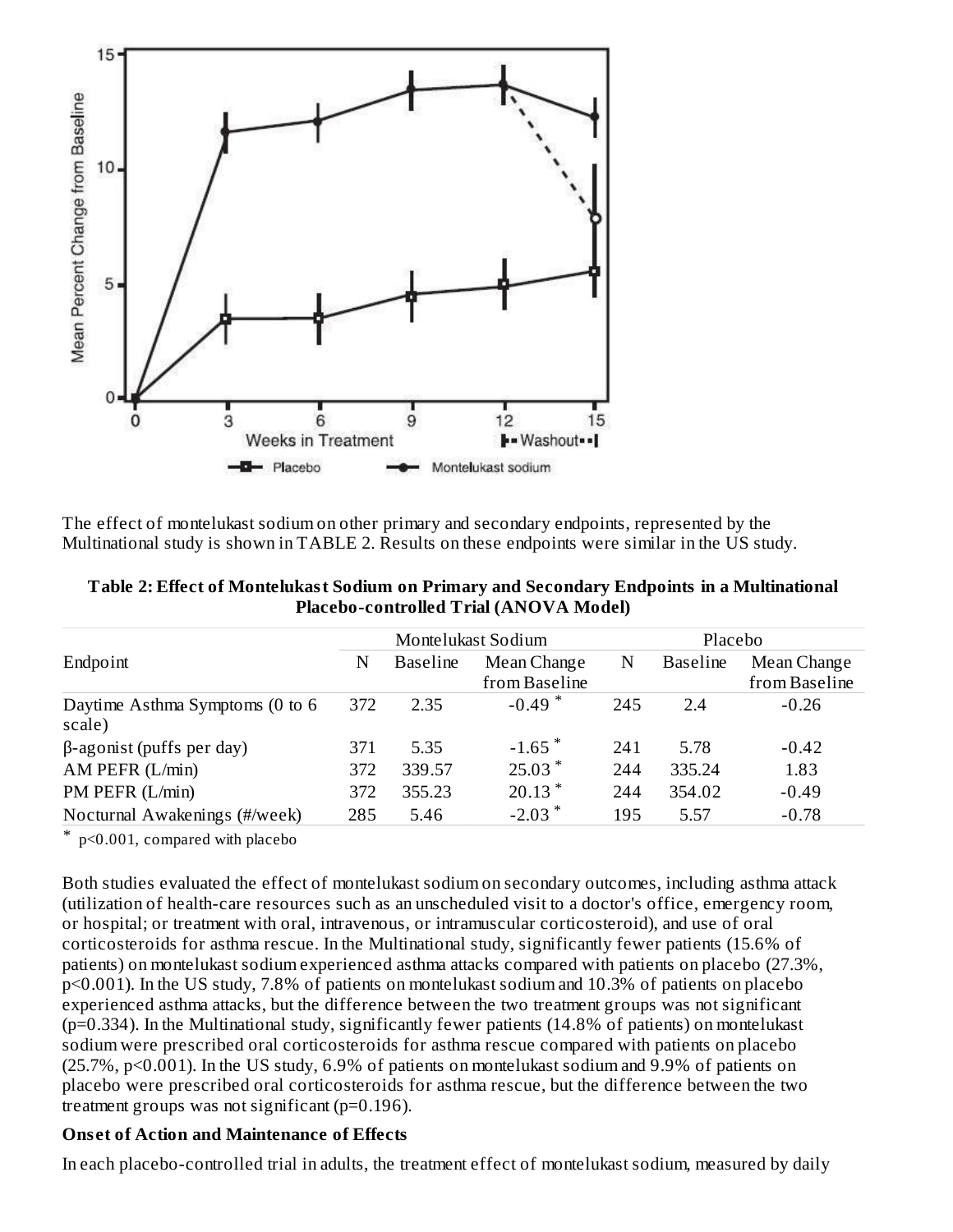diary card parameters, including symptom scores, "as-needed" β-agonist use, and PEFR measurements, was achieved after the first dose and was maintained throughout the dosing interval (24 hours). No significant change in treatment effect was observed during continuous once-daily evening administration in non-placebo-controlled extension trials for up to one year. Withdrawal of montelukast sodium in asthmatic patients after 12 weeks of continuous use did not cause rebound worsening of asthma.

### **Pediatric Patients 6 to 14 Years of Age with Asthma**

The efficacy of montelukast sodium in pediatric patients 6 to 14 years of age was demonstrated in one 8-week, double-blind, placebo-controlled trial in 336 patients (201 treated with montelukast sodium and 135 treated with placebo) using an inhaled β-agonist on an "as-needed" basis. The patients had a mean baseline percent predicted FEV  $_1$  of 72% (approximate range, 45 to 90%) and a mean daily inhaled βagonist requirement of 3.4 puffs of albuterol. Approximately 36% of the patients were on inhaled corticosteroids. The median age was 11 years (range 6 to 15); 35.4% were females and 64.6% were males. The ethnic/racial distribution in this study was 80.1% Caucasian, 12.8% Black, 4.5% Hispanic, and 2.7% other origins.

Compared with placebo, treatment with one 5 mg montelukast sodium chewable tablet daily resulted in a significant improvement in mean morning FEV  $_1$  percent change from baseline (8.7% in the group treated with montelukast sodium vs. 4.2% change from baseline in the placebo group, p<0.001). There was a significant decrease in the mean percentage change in daily "as-needed" inhaled β-agonist use (11.7% decrease from baseline in the group treated with montelukast sodium vs. 8.2% increase from baseline in the placebo group, p<0.05). This effect represents a mean decrease from baseline of 0.56 and 0.23 puffs per day for the montelukast and placebo groups, respectively. Subgroup analyses indicated that younger pediatric patients aged 6 to 11 had efficacy results comparable to those of the older pediatric patients aged 12 to 14.

Similar to the adult studies, no significant change in the treatment effect was observed during continuous once-daily administration in one open-label extension trial without a concurrent placebo group for up to 6 months.

# **Pediatric Patients 2 to 5 Years of Age with Asthma**

The efficacy of montelukast sodium for the chronic treatment of asthma in pediatric patients 2 to 5 years of age was explored in a 12-week, placebo-controlled safety and tolerability study in 689 patients, 461 of whom were treated with montelukast sodium. The median age was 4 years (range 2 to 6); 41.5% were females and 58.5% were males. The ethnic/racial distribution in this study was 56.5% Caucasian, 20.9% Hispanic, 14.4% other origins, and 8.3% Black.

While the primary objective was to determine the safety and tolerability of montelukast sodium in this age group, the study included exploratory efficacy evaluations, including daytime and overnight asthma symptom scores, β-agonist use, oral corticosteroid rescue, and the physician's global evaluation. The findings of these exploratory efficacy evaluations, along with pharmacokinetics and extrapolation of efficacy data from older patients, support the overall conclusion that montelukast sodium is efficacious in the maintenance treatment of asthma in patients 2 to 5 years of age.

# **Effects in Patients on Concomitant Inhaled Corticosteroids**

Separate trials in adults evaluated the ability of montelukast sodium to add to the clinical effect of inhaled corticosteroids and to allow inhaled corticosteroid tapering when used concomitantly.

One randomized, placebo-controlled, parallel-group trial (n=226) enrolled adults with stable asthma with a mean FEV  $_{\rm 1}$  of approximately 84% of predicted who were previously maintained on various inhaled corticosteroids (delivered by metered-dose aerosol or dry powder inhalers). The median age was 41.5 years (range 16 to 70); 52.2% were females and 47.8% were males. The ethnic/racial distribution in this study was 92.0% Caucasian, 3.5% Black, 2.2% Hispanic, and 2.2% Asian. The types of inhaled corticosteroids and their mean baseline requirements included beclomethasone dipropionate (mean dose, 1203 mcg/day), triamcinolone acetonide (mean dose, 2004 mcg/day), flunisolide (mean dose, 1971 mcg/day), fluticasone propionate (mean dose, 1083 mcg/day), or budesonide (mean dose, 1192 mcg/day). Some of these inhaled corticosteroids were non-U.S.-approved formulations, and doses expressed may not be ex-actuator. The pre-study inhaled corticosteroid requirements were reduced by approximately 37% during a 5- to 7-week placebo run-in period designed to titrate patients toward their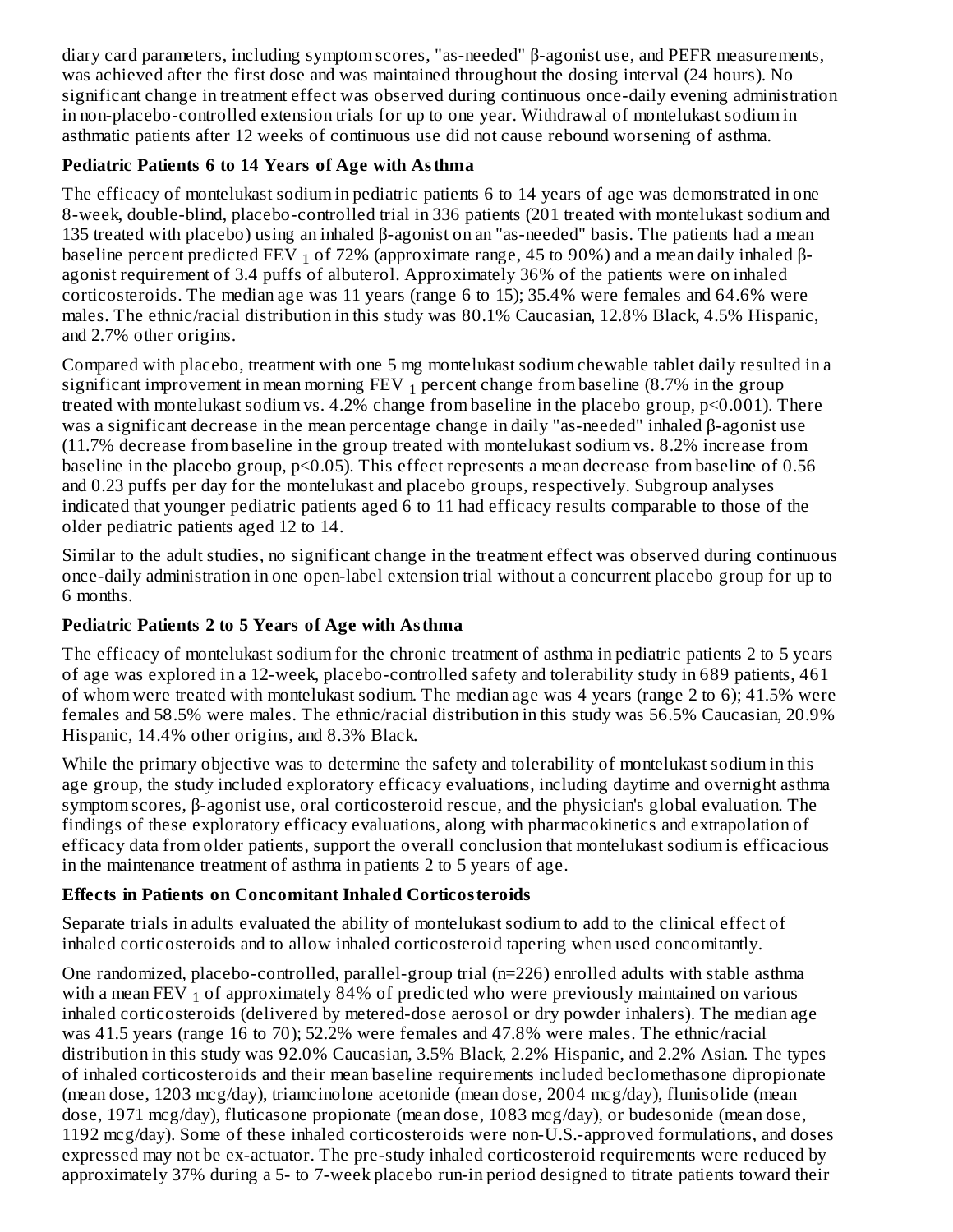lowest effective inhaled corticosteroid dose. Treatment with montelukast sodium resulted in a further 47% reduction in mean inhaled corticosteroid dose compared with a mean reduction of 30% in the placebo group over the 12-week active treatment period ( $p \le 0.05$ ). It is not known whether the results of this study can be generalized to patients with asthma who require higher doses of inhaled corticosteroids or systemic corticosteroids.

In another randomized, placebo-controlled, parallel-group trial (n=642) in a similar population of adult patients previously maintained, but not adequately controlled, on inhaled corticosteroids (beclomethasone 336 mcg/day), the addition of montelukast sodium to beclomethasone resulted in statistically significant improvements in FEV  $_1$  compared with those patients who were continued on beclomethasone alone or those patients who were withdrawn from beclomethasone and treated with montelukast or placebo alone over the last 10 weeks of the 16-week, blinded treatment period. Patients who were randomized to treatment arms containing beclomethasone had statistically significantly better asthma control than those patients randomized to montelukast sodium alone or placebo alone as indicated by FEV  $_1$ , daytime asthma symptoms, PEFR, nocturnal awakenings due to asthma, and "as-needed" βagonist requirements.

In adult patients with asthma with documented aspirin sensitivity, nearly all of whom were receiving concomitant inhaled and/or oral corticosteroids, a 4-week, randomized, parallel-group trial (n=80) demonstrated that montelukast sodium, compared with placebo, resulted in significant improvement in parameters of asthma control. The magnitude of effect of montelukast sodium in aspirin-sensitive patients was similar to the effect observed in the general population of asthma patients studied. The effect of montelukast sodium on the bronchoconstrictor response to aspirin or other non-steroidal antiinflammatory drugs in aspirin-sensitive asthmatic patients has not been evaluated *[see Warnings and Precautions (5.3)].*

### **14.2 Exercis e-Induced Bronchoconstriction (EIB)**

#### **Exercis e-Induced Bronchoconstriction (Adults, Adoles cents, and Pediatric Patients 6 years of age and older)**

The efficacy of montelukast sodium, 10 mg, when given as a single dose 2 hours before exercise for the prevention of EIB was investigated in three (U.S. and Multinational), randomized, double-blind, placebo-controlled crossover studies that included a total of 160 adult and adolescent patients 15 years of age and older with EIB. Exercise challenge testing was conducted at 2 hours, 8.5 or 12 hours, and 24 hours following administration of a single dose of study drug (montelukast sodium 10 mg or placebo). The primary endpoint was the mean maximum percent fall in FEV  $_1$  following the 2 hours post-dose exercise challenge in all three studies (Study A, Study B, and Study C). In Study A, a single dose of montelukast sodium 10 mg demonstrated a statistically significant protective benefit against EIB when taken 2 hours prior to exercise. Some patients were protected from EIB at 8.5 and 24 hours after administration; however, some patients were not. The results for the mean maximum percent fall at each timepoint in Study A are shown in TABLE 3 and are representative of the results from the other two studies.

| Time of exercise<br>medication<br>administration | $FEV_1$ <sup>*</sup>  |         | Treatment difference %<br>challenge following Mean Maximum percent fall in for Montelukast Sodium<br>versus Placebo (95% CI) |
|--------------------------------------------------|-----------------------|---------|------------------------------------------------------------------------------------------------------------------------------|
|                                                  | Montelukast<br>Sodium | Placebo |                                                                                                                              |
| 2 hours                                          | 13                    | 22      | $-9(-12,-5)$                                                                                                                 |
| 8.5 hours                                        | 12                    | 17      | $-5(-9, -2)$                                                                                                                 |
| 24 hours                                         | 10                    | 14      | $-4$ ( $-7$ , $-1$ )                                                                                                         |

#### **Table 3: Mean Maximum Percent Fall in FEV Following Exercis e 1 Challenge in Study A (N=47) ANOVA Model**

\* Least squares-mean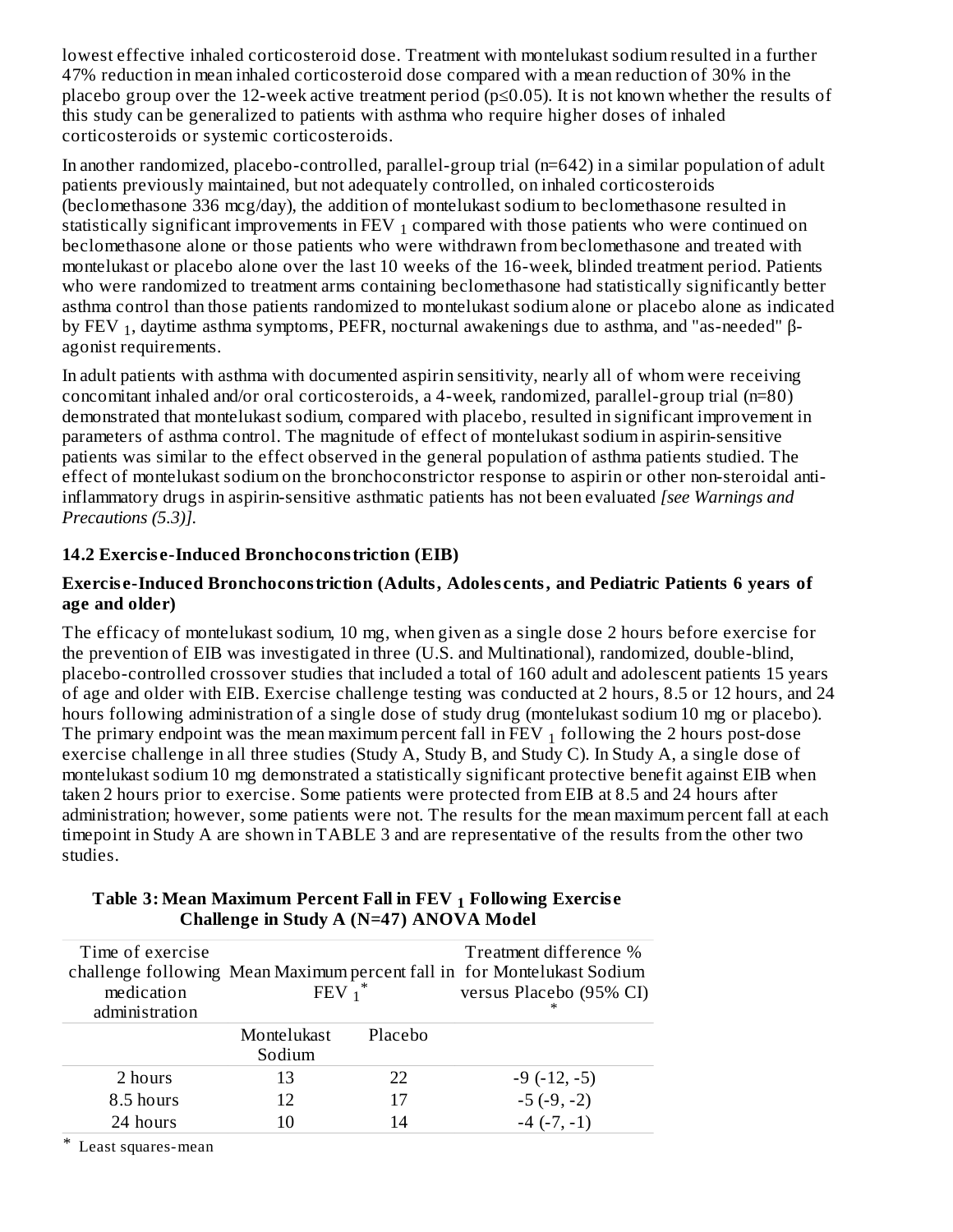The efficacy of montelukast sodium 5 mg chewable tablets, when given as a single dose 2 hours before exercise for the prevention of EIB, was investigated in one multinational, randomized, double-blind, placebo-controlled crossover study that included a total of 64 pediatric patients 6 to 14 years of age with EIB. Exercise challenge testing was conducted at 2 hours and 24 hours following administration of a single dose of study drug (montelukast sodium 5 mg or placebo). The primary endpoint was the mean maximum percent fall in FEV  $_{\rm 1}$  following the 2 hours post-dose exercise challenge. A single dose of montelukast sodium 5 mg demonstrated a statistically significant protective benefit against EIB when taken 2 hours prior to exercise ( TABLE 4). Similar results were shown at 24 hours post-dose (a secondary endpoint). Some patients were protected from EIB at 24 hours after administration; however, some patients were not. No timepoints were assessed between 2 and 24 hours post-dose.

**Table 4: Mean Maximum Percent Fall in FEV Following Exercis e Challenge in 1 Pediatric Patients (N=64) ANOVA Model**

| Time of exercise<br>challenge following<br>medication<br>administration | Mean Maximum percent fall in FEV $_1$ <sup>*</sup> | <b>Treatment difference</b><br>% for Montelukast<br>Sodium versus<br>Placebo (95% CI) |                      |  |
|-------------------------------------------------------------------------|----------------------------------------------------|---------------------------------------------------------------------------------------|----------------------|--|
|                                                                         | <b>Placebo</b><br><b>Montelukast Sodium</b>        |                                                                                       |                      |  |
| 2 hours                                                                 | 15                                                 | 20                                                                                    | $-5(-9,-1)$          |  |
| 24 hours                                                                | 13                                                 | 17                                                                                    | $-4$ ( $-7$ , $-1$ ) |  |

\* Least squares-mean

The efficacy of montelukast sodium for prevention of EIB in patients below 6 years of age has not been established.

Daily administration of montelukast sodium for the chronic treatment of asthma has not been established to prevent acute episodes of EIB.

In a 12-week, randomized, double-blind, parallel group study of 110 adult and adolescent asthmatics 15 years of age and older, with a mean baseline FEV  $_1$  percent of predicted of 83% and with documented exercise-induced exacerbation of asthma, treatment with montelukast sodium, 10 mg, once daily in the evening, resulted in a statistically significant reduction in mean maximal percent fall in FEV  $_{\rm 1}$  and mean time to recovery to within 5% of the pre-exercise FEV  $_1$ . Exercise challenge was conducted at the end of the dosing interval (i.e., 20 to 24 hours after the preceding dose). This effect was maintained throughout the 12-week treatment period indicating that tolerance did not occur. montelukast sodium did not, however, prevent clinically significant deterioration in maximal percent fall in FEV  $_{\rm 1}$  after exercise (i.e., ≥20% decrease from pre-exercise baseline) in 52% of patients studied. In a separate crossover study in adults, a similar effect was observed after two once-daily 10 mg doses of montelukast sodium.

In pediatric patients 6 to 14 years of age, using the 5 mg chewable tablet, a 2-day crossover study demonstrated effects similar to those observed in adults when exercise challenge was conducted at the end of the dosing interval (i.e., 20 to 24 hours after the preceding dose).

# **14.3 Allergic Rhinitis (Seasonal and Perennial)**

### **Seasonal Allergic Rhinitis**

The efficacy of montelukast sodium tablets for the treatment of seasonal allergic rhinitis was investigated in 5 similarly designed, randomized, double-blind, parallel-group, placebo- and activecontrolled (loratadine) trials conducted in North America. The 5 trials enrolled a total of 5029 patients, of whom 1799 were treated with montelukast sodium tablets. Patients were 15 to 82 years of age with a history of seasonal allergic rhinitis, a positive skin test to at least one relevant seasonal allergen, and active symptoms of seasonal allergic rhinitis at study entry.

The period of randomized treatment was 2 weeks in 4 trials and 4 weeks in one trial. The primary outcome variable was mean change from baseline in daytime nasal symptoms score (the average of individual scores of nasal congestion, rhinorrhea, nasal itching, sneezing) as assessed by patients on a 0-3 categorical scale.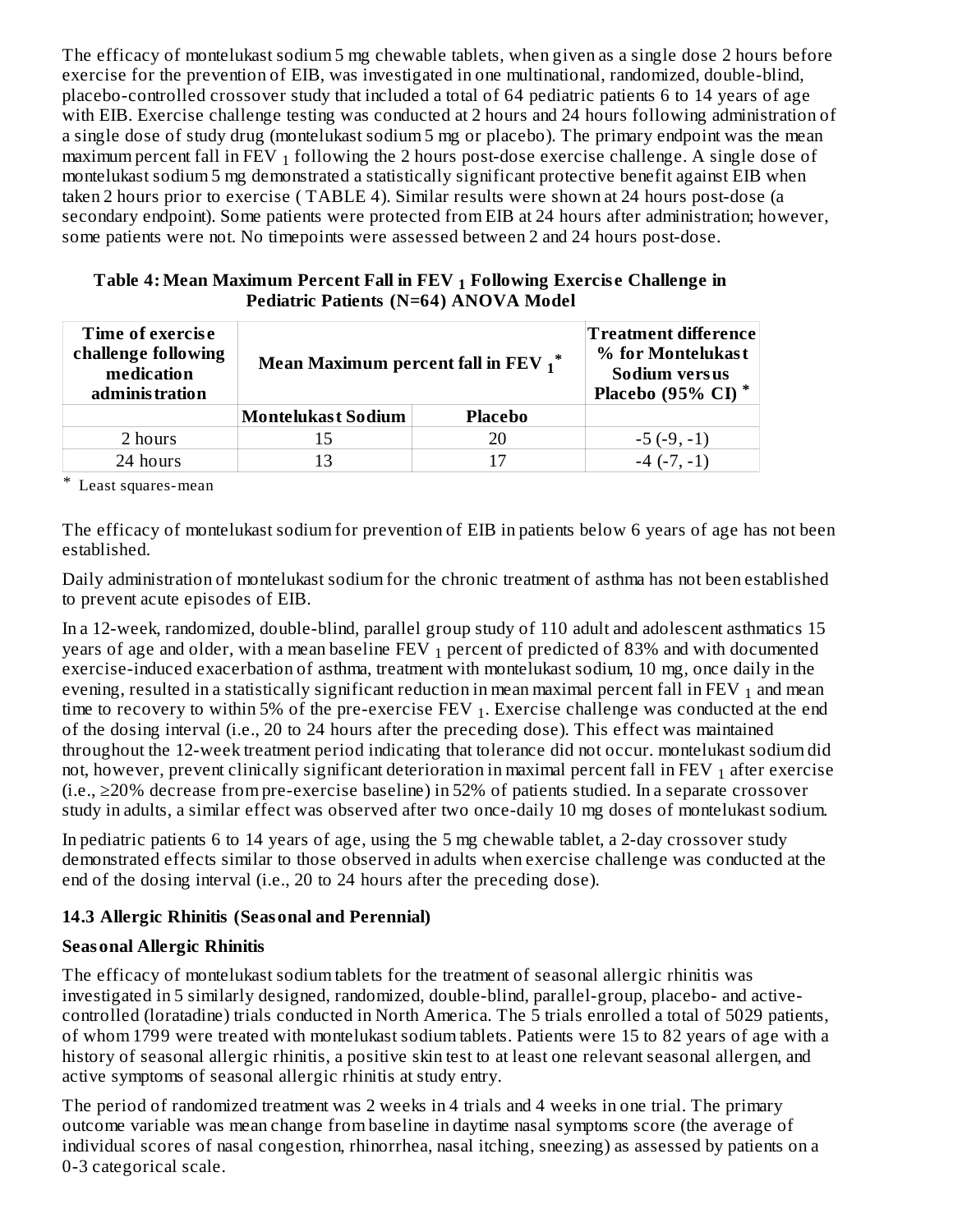Four of the five trials showed a significant reduction in daytime nasal symptoms scores with montelukast sodium 10 mg tablets compared with placebo. The results of one trial are shown below. The median age in this trial was 35.0 years (range 15 to 81); 65.4% were females and 34.6% were males. The ethnic/racial distribution in this study was 83.1% Caucasian, 6.4% other origins, 5.8% Black, and 4.8% Hispanic. The mean changes from baseline in daytime nasal symptoms score in the treatment groups that received montelukast sodium tablets, loratadine, and placebo are shown in TABLE 5. The remaining three trials that demonstrated efficacy showed similar results.

| Table 5: Effects of Montelukast Sodium on Daytime Nasal Symptoms Score * in a Placebo- and Active-<br>controlled Trial in Patients with Seasonal Allergic Rhinitis (ANCOVA Model) |
|-----------------------------------------------------------------------------------------------------------------------------------------------------------------------------------|
| Difference Between Treatment and                                                                                                                                                  |

| Treatment Group (N)                     | <b>Baseline</b><br>Mean Score | Mean Change from<br><b>Baseline</b> | Difference Between Treatment and<br>Placebo (95% CI) Least-Squares<br>Mean |
|-----------------------------------------|-------------------------------|-------------------------------------|----------------------------------------------------------------------------|
| Montelukast Sodium 10 mg (344)          | 2.09                          | $-0.39$                             | $-0.13 \pm (-0.21, -0.06)$                                                 |
| Placebo (351)                           | 2.10                          | $-0.26$                             | N.A.                                                                       |
| Active Control $\pm$ (Loratadine 10 mg) | 2.06                          | $-0.46$                             | $-0.24$ <sup>†</sup> (-0.31, -0.17)                                        |
| (599)                                   |                               |                                     |                                                                            |

\* Average of individual scores of nasal congestion, rhinorrhea, nasal itching, sneezing as assessed by patients on a 0-3 categorical scale.

† Statistically different from placebo (p≤0.001).

 $^\ddag$  The study was not designed for statistical comparison between montelukast sodium and the active control (loratadine).

### **Perennial Allergic Rhinitis**

The efficacy of montelukast sodium tablets for the treatment of perennial allergic rhinitis was investigated in 2 randomized, double-blind, placebo-controlled studies conducted in North America and Europe. The two studies enrolled a total of 3357 patients, of whom 1632 received montelukast sodium 10 mg tablets. Patients 15 to 82 years of age with perennial allergic rhinitis as confirmed by history and a positive skin test to at least one relevant perennial allergen (dust mites, animal dander, and/or mold spores), who had active symptoms at the time of study entry, were enrolled.

In the study in which efficacy was demonstrated, the median age was 35 years (range 15 to 81); 64.1% were females and 35.9% were males. The ethnic/racial distribution in this study was 83.2% Caucasian, 8.1% Black, 5.4% Hispanic, 2.3% Asian, and 1.0% other origins. montelukast sodium 10 mg tablets once daily was shown to significantly reduce symptoms of perennial allergic rhinitis over a 6-week treatment period ( TABLE 6); in this study the primary outcome variable was mean change from baseline in daytime nasal symptoms score (the average of individual scores of nasal congestion, rhinorrhea, and sneezing).

### **Table 6: Effects of Montelukast Sodium on Daytime Nasal Symptoms Score in a Placebo-controlled \* Trial in Patients with Perennial Allergic Rhinitis (ANCOVA Model)**

| <b>Baseline</b><br>Treatment Group (N)<br>Mean Score |      | Mean Change from<br><b>Baseline</b> | Difference Between Treatment<br>and Placebo (95% CI) Least-<br>Squares Mean |  |  |
|------------------------------------------------------|------|-------------------------------------|-----------------------------------------------------------------------------|--|--|
| Montelukast Sodium 10 mg<br>(1000)                   | 2.09 | $-0.42$                             | $-0.08$ <sup>†</sup> (-0.12, -0.04)                                         |  |  |
| Placebo (980)                                        | 2.10 | $-0.35$                             | N.A                                                                         |  |  |

\* Average of individual scores of nasal congestion, rhinorrhea, sneezing as assessed by patients on a 0-3 categorical scale.

† Statistically different from placebo (p≤0.001).

The other 6-week study evaluated montelukast sodium 10 mg (n=626), placebo (n=609), and an activecontrol (cetirizine 10 mg; n=120). The primary analysis compared the mean change from baseline in daytime nasal symptoms score for montelukast sodium vs. placebo over the first 4 weeks of treatment; the study was not designed for statistical comparison between montelukast sodium and the active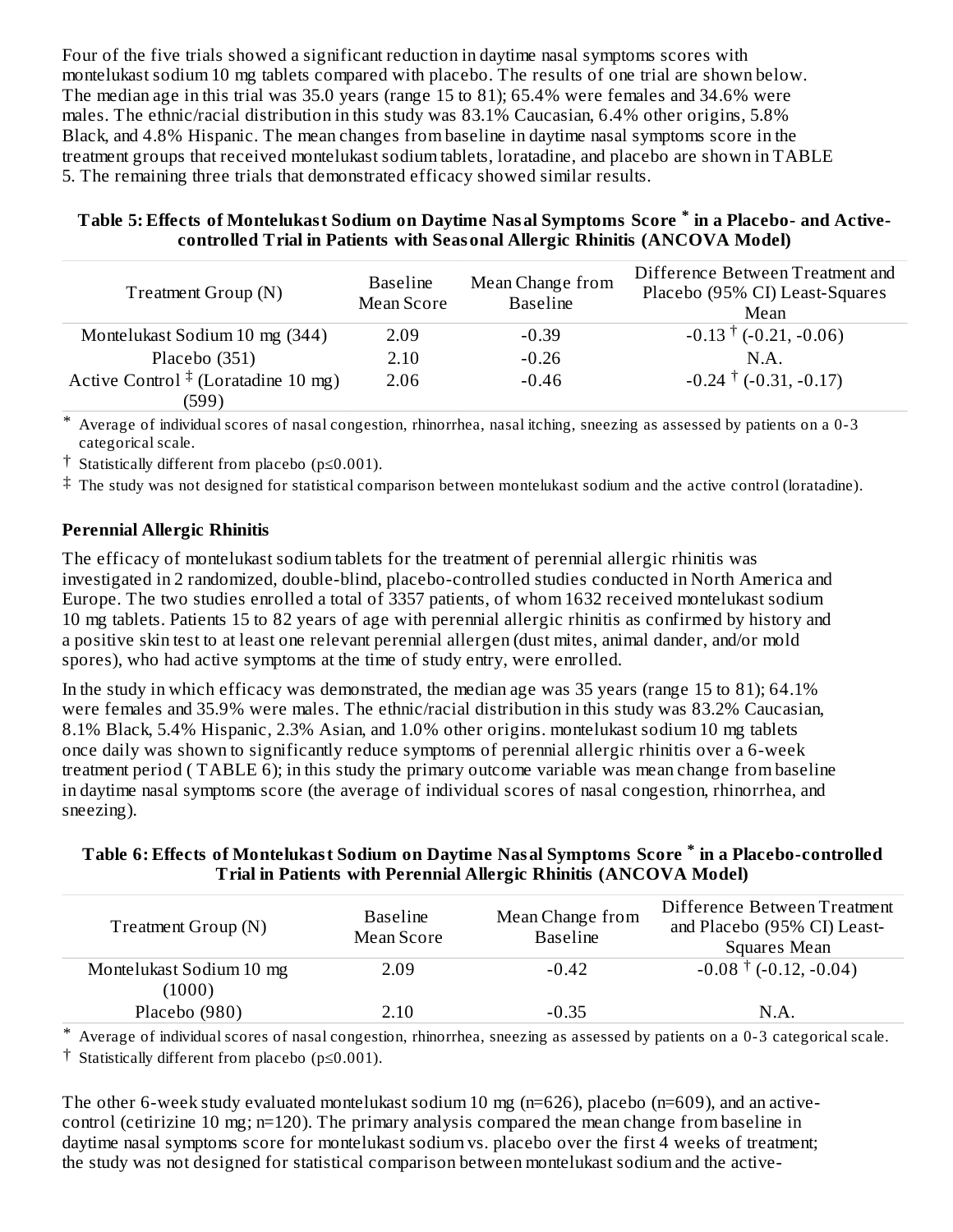control. The primary outcome variable included nasal itching in addition to nasal congestion, rhinorrhea, and sneezing. The estimated difference between montelukast sodium and placebo was -0.04 with a 95% CI of (-0.09, 0.01). The estimated difference between the active-control and placebo was -0.10 with a 95% CI of (-0.19, -0.01).

#### **16 HOW SUPPLIED/STORAGE AND HANDLING**

Montelukast Sodium 5 mg Chewable Tablets are pink, capsule-shaped tablets, debossed with "5" on one side and plain on the other. They are supplied as follows:

Bottles of 90: NDC 70436-091-06

Montelukast Sodium 4 mg Chewable Tablets are pink, square-shaped tablets, debossed with "4" on one side and plain on the other. They are supplied as follows:

Bottles of 90: NDC 70436-090-06

#### **Storage**

Store montelukast sodium 4 mg chewable tablets and 5 mg chewable tablets at 25°C (77°F), excursions permitted to 15-30°C (59-86°F). [see USP Controlled Room Temperature]. Protect from moisture and light. Store in original package.

### **17 PATIENT COUNSELING INFORMATION**

*See FDA-approved patient labeling (Patient Information).*

#### **Information for Patients**

- Patients should be advised to take montelukast sodium daily as prescribed, even when they are asymptomatic, as well as during periods of worsening asthma, and to contact their physicians if their asthma is not well controlled.
- Patients should be advised that oral montelukast sodium is not for the treatment of acute asthma attacks. They should have appropriate short-acting inhaled β-agonist medication available to treat asthma exacerbations. Patients who have exacerbations of asthma after exercise should be instructed to have available for rescue a short-acting inhaled β-agonist. Daily administration of montelukast sodium for the chronic treatment of asthma has not been established to prevent acute episodes of EIB.
- Patients should be advised that, while using montelukast sodium, medical attention should be sought if short-acting inhaled bronchodilators are needed more often than usual, or if more than the maximum number of inhalations of short-acting bronchodilator treatment prescribed for a 24-hour period are needed.
- Patients receiving montelukast sodium should be instructed not to decrease the dose or stop taking any other anti-asthma medications unless instructed by a physician.
- Patients should be instructed to notify their physician if neuropsychiatric events occur while using montelukast sodium.
- Patients with known aspirin sensitivity should be advised to continue avoidance of aspirin or nonsteroidal anti-inflammatory agents while taking montelukast sodium.
- Phenylketonuric patients should be informed that the 4 mg and 5 mg chewable tablets contain phenylalanine (a component of aspartame).

Distributed by: Slate Run Phamaceuticals, LLC Columbus, Ohio 43215 Revised: March 2018 10000149/01

#### **Patient Information**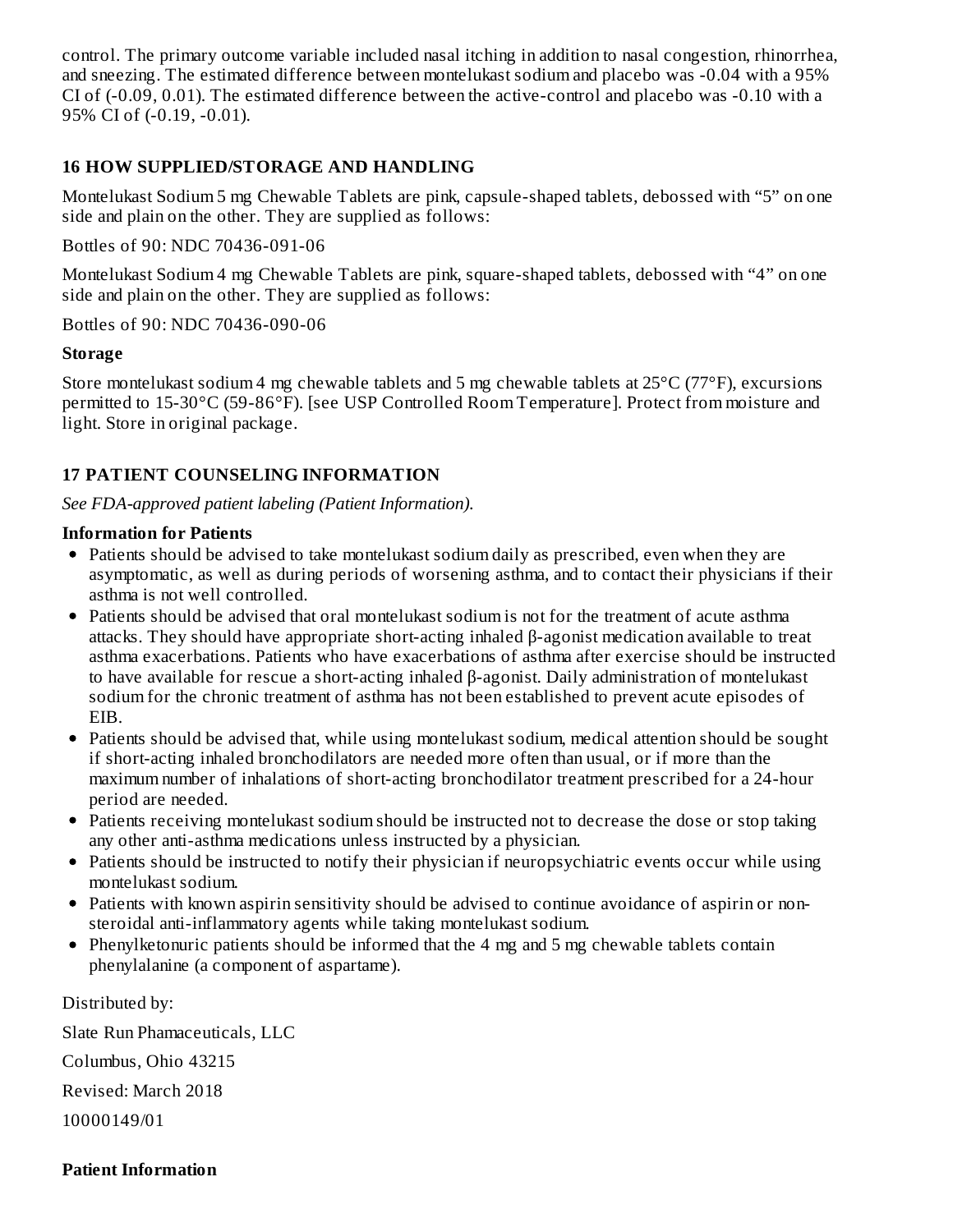#### **Montelukast Sodium Chewable Tablets (mon te loo′ kast soe′ dee um)**

Read the Patient Information Leaflet that comes with montelukast sodium chewable tablets before you start taking it and each time you get a refill. There may be new information. This leaflet does not take the place of talking with your healthcare provider about your medical condition or your treatment.

### **What are montelukast sodium chewable tablets?**

• Montelukast sodium chewable tablets are prescription medicine that blocks substances in the body called leukotrienes. This may help to improve symptoms of asthma and allergic rhinitis. Montelukast sodium chewable tablets do not contain a steroid.

Montelukast sodium chewable tablets are used to:

1. Prevent asthma attacks and for the long-term treatment of asthma in adults and children ages 2 years and older.

**Do not take montelukast sodium chewable tablets if you need relief right away for a sudden asthma attack.** If you get an asthma attack, you should follow the instructions your healthcare provider gave you for treating asthma attacks.

- 2. Prevent exercise-induced asthma in people 6 years of age and older.
- 3. Help control the symptoms of allergic rhinitis (sneezing, stuffy nose, runny nose, itching of the nose). Montelukast sodium chewable tablets are used to treat:
	- outdoor allergies that happen part of the year (seasonal allergic rhinitis) in adults and children ages 2 years and older, **and**
	- indoor allergies that happen all year (perennial allergic rhinitis) in adults and children ages 2 years and older.

### **Who should not take montelukast sodium chewable tablets?**

Do not take montelukast sodium chewable tablets if you are allergic to any of its ingredients.

See the end of this leaflet for a complete list of the ingredients in montelukast sodium chewable tablets.

### **What should I tell my healthcare provider before taking montelukast sodium chewable tablets?**

### **Before taking montelukast sodium chewable tablets, tell your healthcare provider if you:**

- are allergic to aspirin
- have phenylketonuria. Montelukast sodium chewable tablets contain aspartame, a source of phenylalanine
- have any other medical conditions
- are pregnant or plan to become pregnant. Talk to your doctor if you are pregnant or plan to become pregnant, montelukast sodium chewable tablets may not be right for you.
- are breast-feeding or plan to breast-feed. It is not known if montelukast sodium passes into your breast milk. Talk to your healthcare provider about the best way to feed your baby while taking montelukast sodium chewable tablets.

Tell your healthcare provider about all the medicines you take, including prescription and nonprescription medicines, vitamins, and herbal supplements. Some medicines may affect how montelukast sodium chewable tablets works, or montelukast sodium chewable tablets may affect how your other medicines work.

### **How should I take montelukast sodium chewable tablets?**

#### **For anyone who takes montelukast sodium chewable tablets:**

- Take montelukast sodium chewable tablets exactly as prescribed by your healthcare provider. Your healthcare provider will tell you how much montelukast sodium chewable tablets to take, and **when to take it.**
- Do not stop taking montelukast sodium chewable tablets or change when you take it without talking with your healthcare provider.
- You can take montelukast sodium chewable tablets with food or without food.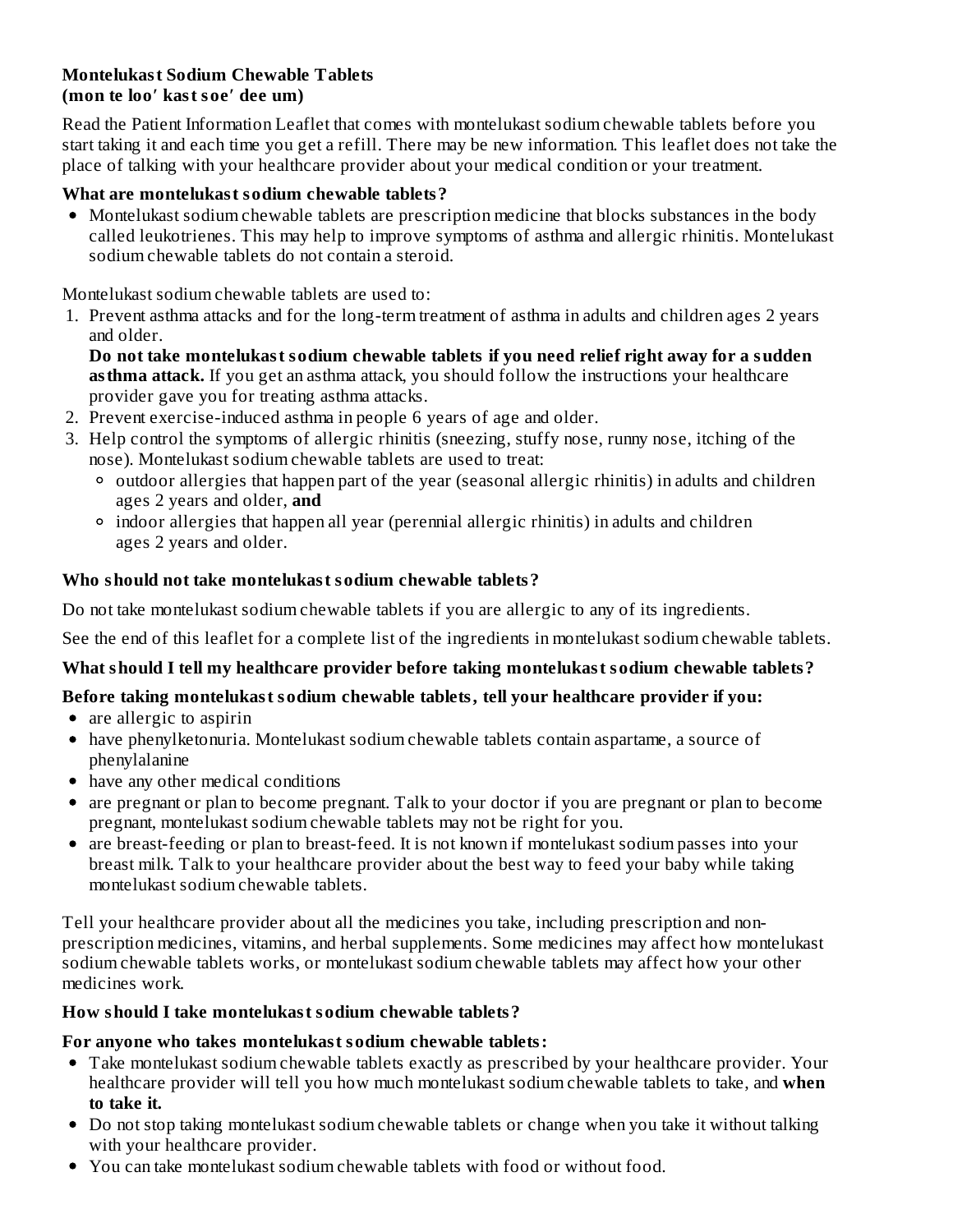- If you or your child misses a dose of montelukast sodium chewable tablets, just take the next **dos e at your regular time.** Do not take 2 doses at the same time.
- If you take too much montelukast sodium chewable tablets, call your healthcare provider or a Poison Control Center right away.

# **For children 2 years of age and older with asthma:**

- Take montelukast sodium chewable tablets 1 time each day, in the evening. Continue to take montelukast sodium chewable tablets every day for as long as your healthcare provider prescribes it, even if you have no asthma symptoms.
- Tell your healthcare provider right away if your asthma symptoms get worse, or if you need to use your rescue inhaler medicine more often for asthma attacks.
- **Do not take montelukast sodium chewable tablets if you need relief right away from a sudden asthma attack.** If you get an asthma attack, you should follow the instructions your healthcare provider gave you for treating asthma attacks.
- Always have your rescue inhaler medicine with you for asthma attacks.
- Do not stop taking or lower the dose of your other asthma medicines unless your healthcare provider tells you to.

### **For patients 6 years of age and older for the prevention of exercis e-induced asthma:**

- Take montelukast sodium chewable tablets at least 2 hours before exercise.
- Always have your rescue inhaler medicine with you for asthma attacks.
- If you take montelukast sodium chewable tablets every day for chronic asthma or allergic rhinitis, **do not** take another dose to prevent exercise-induced asthma. Talk to your healthcare provider about your treatment for exercise-induced asthma.
- **Do not take 2 dos es of montelukast sodium chewable tablets within 24 hours (1 day).**

### For adults and children 2 years of age and older with seasonal allergic rhinitis, or for adults and **children 2 years of age and older with perennial allergic rhinitis:**

Take montelukast sodium chewable tablets 1 time each day, at about the same time each day.

### **What is the dos e of montelukast sodium chewable tablets?**

The dose of montelukast sodium chewable tablets prescribed for your or your child's condition is based on age:

- 2 to 5 years: one 4 mg chewable tablet.
- 6 to 14 years: one 5 mg chewable tablet.
- 15 years and older: 10 mg.

### **What should I avoid while taking montelukast sodium chewable tablets?**

If you have asthma and aspirin makes your asthma symptoms worse, continue to avoid taking aspirin or other medicines called non-steroidal anti-inflammatory drugs (NSAIDs) while taking montelukast sodium chewable tablets.

### **What are the possible side effects of montelukast sodium chewable tablets?**

### **Montelukast sodium chewable tablets may caus e s erious side effects.**

- **Behavior and mood-related changes.** Tell your healthcare provider right away if you or your child have any of these symptoms while taking montelukast sodium chewable tablets:
- agitation including aggressive behavior or hostility
- attention problems
- bad or vivid dreams
- depression
- disorientation (confusion)
- feeling anxious
- irritability
- memory impairment
- restlessness
- sleep walking
- suicidal thoughts and actions (including suicide)
- tremor
- trouble sleeping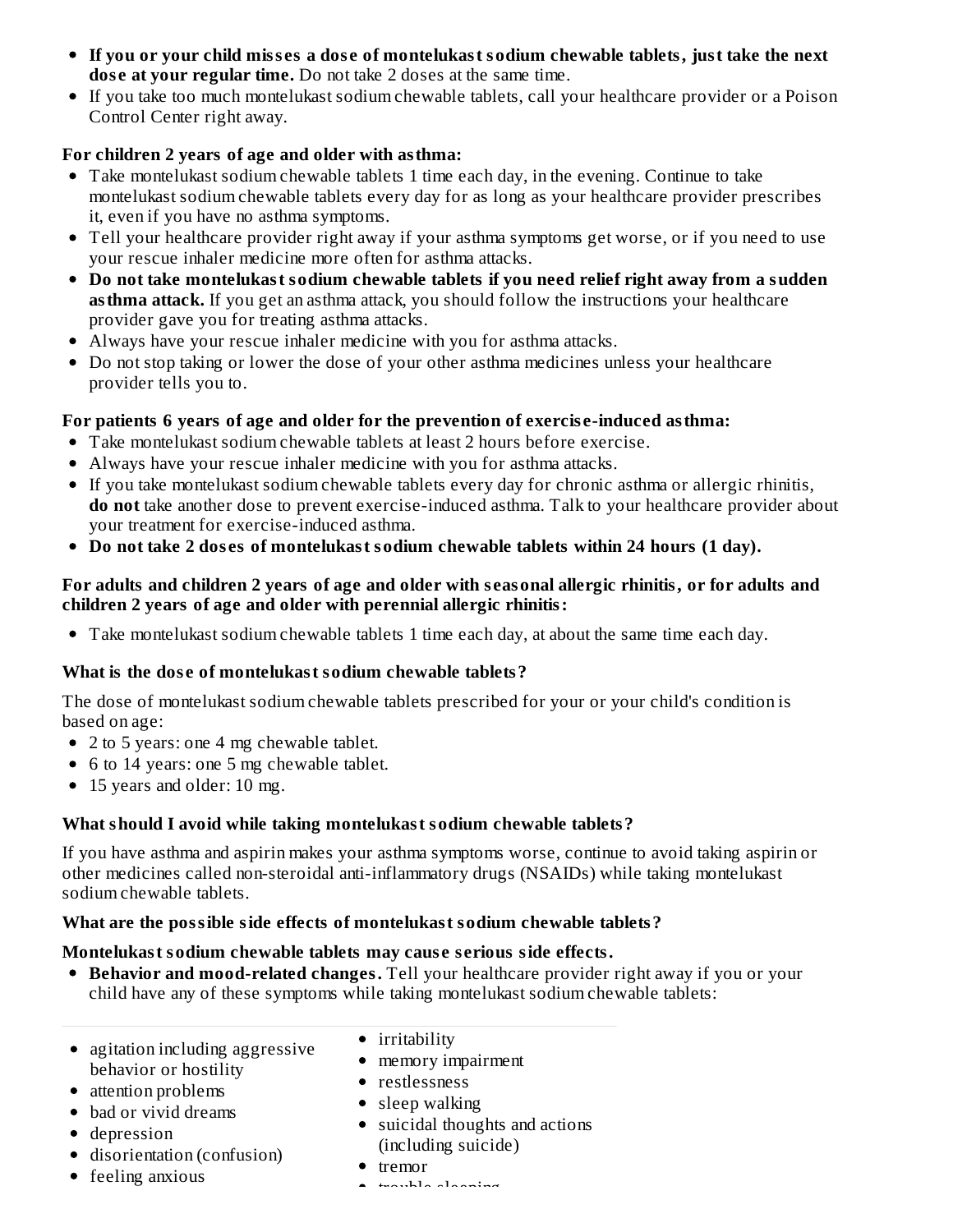- hallucinations (seeing or hearing things that are not really there)
- trouble sleeping
- uncontrolled muscle movements
- **Increas e in certain white blood cells (eosinophils) and possible inflamed blood vess els throughout the body (systemic vas culitis).** Rarely, this can happen in people with asthma who take montelukast sodium chewable tablets. This sometimes happens in people who also take a steroid medicine by mouth that is being stopped or the dose is being lowered.

**Tell your healthcare provider right away if you get one or more of thes e symptoms:**

- a feeling of pins and needles or numbness of arms or legs
- a flu-like illness
- $\bullet$  rash
- severe inflammation (pain and swelling) of the sinuses (sinusitis)

# **The most common side effects with montelukast sodium chewable tablets include:**

- upper respiratory infection
- fever
- headache
- sore throat
- cough
- stomach pain
- diarrhea
- earache or ear infection
- $\bullet$  flu
- runny nose
- sinus infection

# **Other side effects with montelukast sodium chewable tablets include:**

- increased bleeding tendency, low blood platelet count
- allergic reactions [including swelling of the face, lips, tongue, and/or throat (which may cause trouble breathing or swallowing), hives and itching]
- dizziness, drowsiness, pins and needles/numbness, seizures (convulsions or fits)
- palpitations
- nose bleed, stuffy nose, swelling (inflammation) of the lungs
- heartburn, indigestion, inflammation of the pancreas, nausea, stomach or intestinal upset, vomiting
- hepatitis
- bruising, rash, severe skin reactions (erythema multiforme, Stevens-Johnson syndrome/toxic epidermal necrolysis) that may occur without warning
- joint pain, muscle aches and muscle cramps
- bedwetting in children
- tiredness, swelling

Tell your healthcare provider if you have any side effect that bothers you or that does not go away.

These are not all the possible side effects of montelukast sodium chewable tablets. For more information ask your healthcare provider or pharmacist.

Call your healthcare provider for medical advice about side effects. You may report side effects to FDA at 1-800-FDA-1088.

# **How should I store montelukast sodium chewable tablets?**

- Store montelukast sodium chewable tablets at  $59^{\circ}$ F to  $86^{\circ}$ F (15 $^{\circ}$ C to 30 $^{\circ}$ C).
- Keep montelukast sodium chewable tablets in the container it comes in.
- Keep montelukast sodium chewable tablets in a dry place and away from light.

# **General Information about the safe and effective us e of montelukast sodium chewable tablets**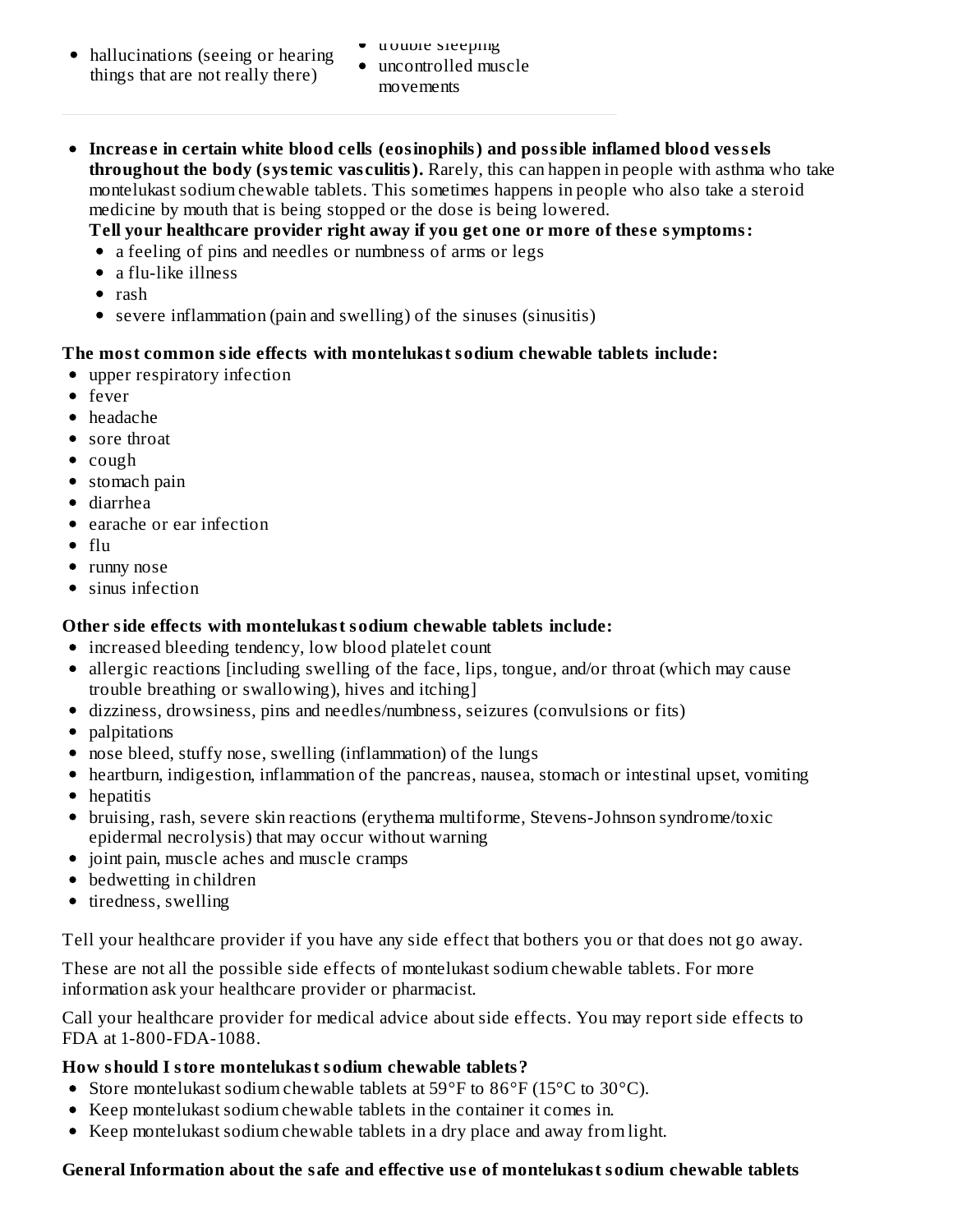Medicines are sometimes prescribed for purposes other than those mentioned in Patient Information Leaflets. Do not use montelukast sodium chewable tablets for a condition for which it was not prescribed. Do not give montelukast sodium chewable tablets to other people even if they have the same symptoms you have. It may harm them. **Keep montelukast sodium chewable tablets and all medicines out of the reach of children.**

This leaflet summarizes information about montelukast sodium chewable tablets. If you would like more information, talk to your healthcare provider. You can ask your pharmacist or healthcare provider for information about montelukast sodium chewable tablets that is written for health professionals. For more information, call Slate Run Pharmaceuticals, LLC at 1-888-341-9214.

### **What are the ingredients in montelukast sodium chewable tablets?**

**Active ingredient:** montelukast sodium

### **Inactive ingredients:**

4 mg and 5 mg chewable tablets: aspartame, cherry flavor, colloidal silicon dioxide, croscarmellose sodium, hydroxypropyl cellulose, ferric oxide red, magnesium stearate, mannitol, microcrystalline cellulose, and sodium lauryl sulphate.

People with Phenylketonuria: montelukast sodium 4 mg chewable tablets contain 0.27 mg of phenylalanine, and montelukast sodium 5-mg chewable tablets contain 0.34 mg of phenylalanine.

Distributed by: **Slate Run Pharmaceuticals, LLC** Columbus, Ohio 43215

Revised: March 2018

### **4 mg: 90s Bottle Label**

NDC 70436-090-06

Montelukast Sodium Chewable Tablets

4 mg\*

For Pediatric Patients 2-5 Years of Age

Phenylketonurics: contains phenylalanine (a component of aspartame) 0.27 mg per 4 mg chewable tablet.

Rx only

90 Tablets



#### **5 mg: 90s Bottle Label**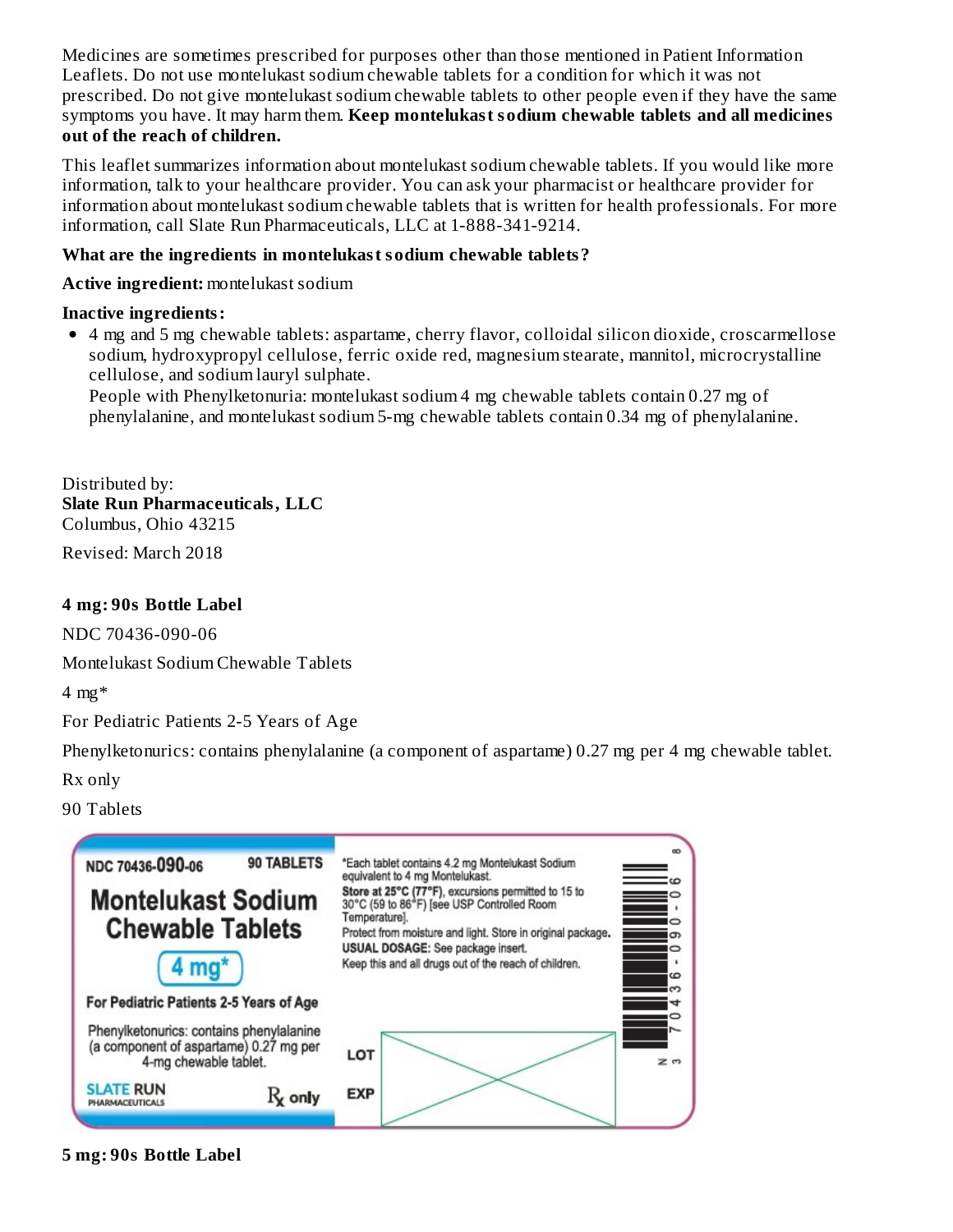NDC 70436-091-06

Montelukast Sodium Chewable Tablets

5 mg\*

For Pediatric Patients 6-14 Years of Age

Phenylketonurics: contains phenylalanine (a component of aspartame) 0.34 mg per 5 mg chewable tablet.

Rx only

90 Tablets

| <b>90 TABLETS</b><br>NDC 70436-091-06<br><b>Montelukast Sodium</b><br><b>Chewable Tablets</b><br>$5 \text{ mg}^*$<br>For Pediatric Patients 6-14 Years of Age | <b>LC</b><br>*Each tablet contains 5.2 mg Montelukast Sodium<br>equivalent to 5 mg Montelukast.<br>cΩ<br>Store at 25°C (77°F), excursions permitted to 15 to<br>30°C (59 to 86 <sup>3</sup> F) [see USP Controlled Room<br>Temperature].<br>Protect from moisture and light. Store in original package.<br>ග<br>USUAL DOSAGE: See package insert.<br>Keep this and all drugs out of the reach of children.<br>iю |
|---------------------------------------------------------------------------------------------------------------------------------------------------------------|------------------------------------------------------------------------------------------------------------------------------------------------------------------------------------------------------------------------------------------------------------------------------------------------------------------------------------------------------------------------------------------------------------------|
| Phenylketonurics: contains phenylalanine<br>(a component of aspartame) 0.34 mg per<br>5-mg chewable tablet.                                                   | LOT<br>z o                                                                                                                                                                                                                                                                                                                                                                                                       |
| <b>SLATE RUN</b><br>$\mathrm{R}_{\mathbf{k}}$ only<br>PHARMACEUTICALS                                                                                         | <b>EXP</b>                                                                                                                                                                                                                                                                                                                                                                                                       |

| <b>MONTELUKAST SODIUM</b>                                |                                                                       |                           |                          |               |                 |
|----------------------------------------------------------|-----------------------------------------------------------------------|---------------------------|--------------------------|---------------|-----------------|
| montelukast sodium tablet, chewable                      |                                                                       |                           |                          |               |                 |
|                                                          |                                                                       |                           |                          |               |                 |
| <b>Product Information</b>                               |                                                                       |                           |                          |               |                 |
| Product Type                                             | HUMAN PRESCRIPTION DRUG                                               | <b>Item Code (Source)</b> |                          | NDC:70436-090 |                 |
| <b>Route of Administration</b>                           | ORAL                                                                  |                           |                          |               |                 |
|                                                          |                                                                       |                           |                          |               |                 |
|                                                          |                                                                       |                           |                          |               |                 |
| <b>Active Ingredient/Active Moiety</b>                   |                                                                       |                           |                          |               |                 |
|                                                          | <b>Ingredient Name</b>                                                |                           | <b>Basis of Strength</b> |               | Strength        |
|                                                          | MONTELUKAST SODIUM (UNII: U1O3J18SFL) (MONTELUKAST - UNII:MHM278SD3E) |                           | MONTELUKAST              |               | 4 <sub>mg</sub> |
|                                                          |                                                                       |                           |                          |               |                 |
|                                                          |                                                                       |                           |                          |               |                 |
| <b>Inactive Ingredients</b>                              |                                                                       |                           |                          |               |                 |
| <b>Ingredient Name</b>                                   |                                                                       |                           |                          |               |                 |
| CROSCARMELLOSE SODIUM (UNII: M28OL1HH48)                 |                                                                       |                           |                          |               |                 |
| MANNITOL (UNII: 30WL53L36A)                              |                                                                       |                           |                          |               |                 |
| CELLULOSE, MICRO CRYSTALLINE (UNII: OP1R32D61U)          |                                                                       |                           |                          |               |                 |
| SO DIUM LAURYL SULFATE (UNII: 368GB5141J)                |                                                                       |                           |                          |               |                 |
| <b>SILICON DIO XIDE (UNII: ETJ7Z6 XBU4)</b>              |                                                                       |                           |                          |               |                 |
| <b>ASPARTAME</b> (UNII: Z0H242BBR1)                      |                                                                       |                           |                          |               |                 |
| FERRIC OXIDE RED (UNII: 1K09F3G675)                      |                                                                       |                           |                          |               |                 |
| HYDRO XYPROPYL CELLULOSE (70000 WAMW) (UNII: 66O7AQV0RT) |                                                                       |                           |                          |               |                 |
| MAGNESIUM STEARATE (UNII: 70097M6130)                    |                                                                       |                           |                          |               |                 |
|                                                          |                                                                       |                           |                          |               |                 |
|                                                          |                                                                       |                           |                          |               |                 |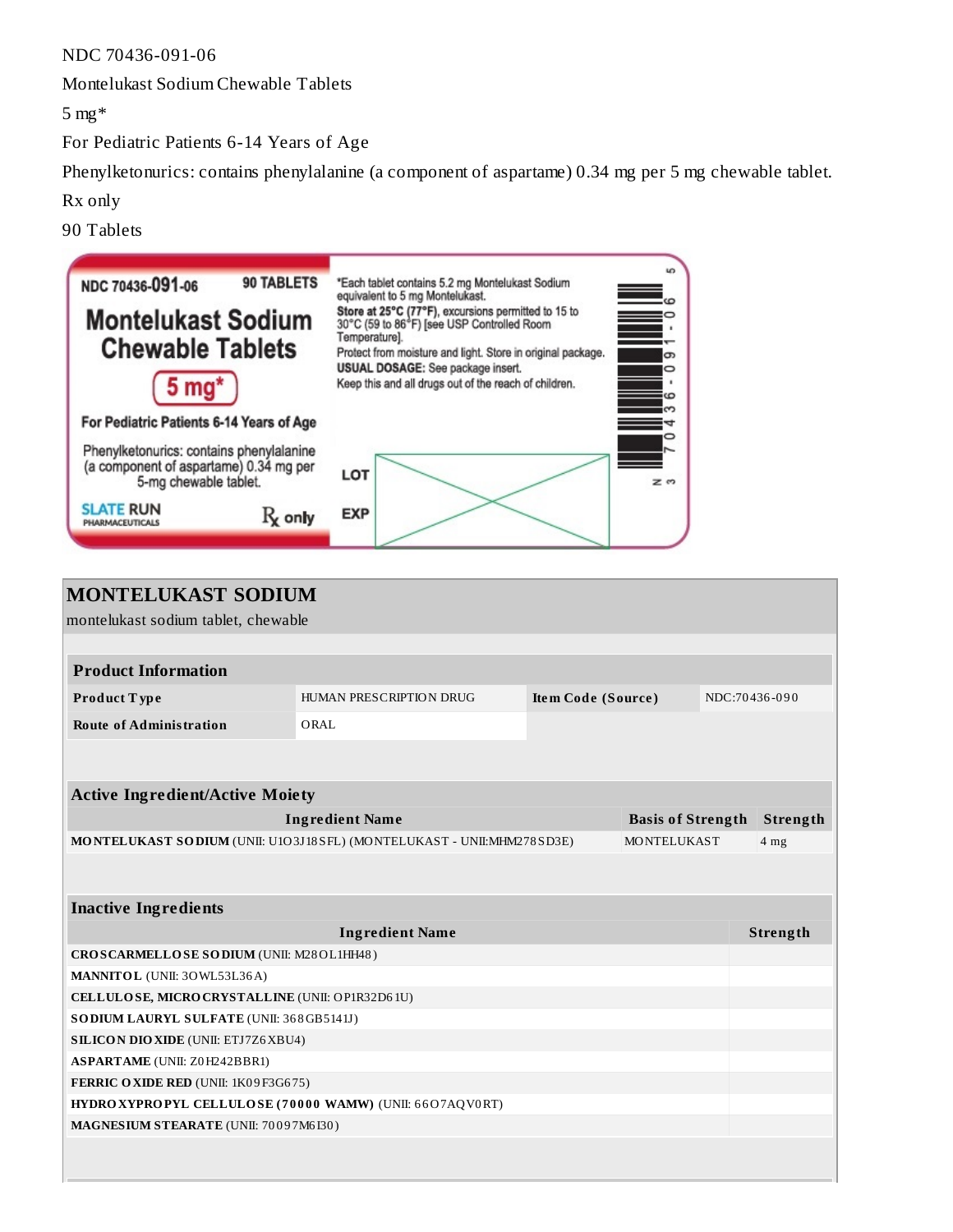| <b>Product Characteristics</b>                                 |                                                                                |                                                                       |                             |                     |                 |                           |  |  |  |  |
|----------------------------------------------------------------|--------------------------------------------------------------------------------|-----------------------------------------------------------------------|-----------------------------|---------------------|-----------------|---------------------------|--|--|--|--|
| Color                                                          | pink                                                                           |                                                                       | <b>Score</b>                |                     | no score        |                           |  |  |  |  |
| <b>Shape</b>                                                   | SQUARE (square-shaped)                                                         |                                                                       | <b>Size</b>                 |                     | 8 <sub>mm</sub> |                           |  |  |  |  |
| Flavor                                                         | <b>CHERRY</b>                                                                  |                                                                       | <b>Imprint Code</b>         |                     |                 | $\overline{4}$            |  |  |  |  |
| <b>Contains</b>                                                |                                                                                |                                                                       |                             |                     |                 |                           |  |  |  |  |
|                                                                |                                                                                |                                                                       |                             |                     |                 |                           |  |  |  |  |
|                                                                |                                                                                |                                                                       |                             |                     |                 |                           |  |  |  |  |
| <b>Packaging</b>                                               |                                                                                |                                                                       |                             |                     |                 |                           |  |  |  |  |
| <b>Item Code</b><br>#                                          |                                                                                | <b>Package Description</b>                                            | <b>Marketing Start Date</b> |                     |                 | <b>Marketing End Date</b> |  |  |  |  |
|                                                                |                                                                                | 1 NDC:70436-090-06 90 in 1 BOTTLE; Type 0: Not a Combination Product  | 03/13/2018                  |                     |                 |                           |  |  |  |  |
|                                                                |                                                                                |                                                                       |                             |                     |                 |                           |  |  |  |  |
| <b>Marketing Information</b>                                   |                                                                                |                                                                       |                             |                     |                 |                           |  |  |  |  |
|                                                                |                                                                                |                                                                       |                             |                     |                 |                           |  |  |  |  |
| <b>Marketing Category</b><br><b>ANDA</b>                       | <b>Application Number or Monograph Citation</b><br><b>Marketing Start Date</b> |                                                                       | <b>Marketing End Date</b>   |                     |                 |                           |  |  |  |  |
|                                                                | ANDA205695                                                                     |                                                                       | 03/13/2018                  |                     |                 |                           |  |  |  |  |
|                                                                |                                                                                |                                                                       |                             |                     |                 |                           |  |  |  |  |
| <b>MONTELUKAST SODIUM</b>                                      |                                                                                |                                                                       |                             |                     |                 |                           |  |  |  |  |
|                                                                |                                                                                |                                                                       |                             |                     |                 |                           |  |  |  |  |
| montelukast sodium tablet, chewable                            |                                                                                |                                                                       |                             |                     |                 |                           |  |  |  |  |
|                                                                |                                                                                |                                                                       |                             |                     |                 |                           |  |  |  |  |
| <b>Product Information</b>                                     |                                                                                |                                                                       |                             |                     |                 |                           |  |  |  |  |
| Product Type                                                   |                                                                                | HUMAN PRESCRIPTION DRUG                                               |                             | Item Code (Source)  |                 | NDC:70436-091             |  |  |  |  |
| <b>Route of Administration</b>                                 |                                                                                | ORAL                                                                  |                             |                     |                 |                           |  |  |  |  |
|                                                                |                                                                                |                                                                       |                             |                     |                 |                           |  |  |  |  |
|                                                                |                                                                                |                                                                       |                             |                     |                 |                           |  |  |  |  |
| <b>Active Ingredient/Active Moiety</b>                         |                                                                                |                                                                       |                             |                     |                 |                           |  |  |  |  |
| <b>Ingredient Name</b><br><b>Basis of Strength</b><br>Strength |                                                                                |                                                                       |                             |                     |                 |                           |  |  |  |  |
|                                                                |                                                                                | MONTELUKAST SODIUM (UNII: U1O3J18SFL) (MONTELUKAST - UNII:MHM278SD3E) |                             | MONTELUKAST<br>5 mg |                 |                           |  |  |  |  |
|                                                                |                                                                                |                                                                       |                             |                     |                 |                           |  |  |  |  |
|                                                                |                                                                                |                                                                       |                             |                     |                 |                           |  |  |  |  |
| <b>Inactive Ingredients</b>                                    |                                                                                |                                                                       |                             |                     |                 |                           |  |  |  |  |
| MANNITOL (UNII: 30WL53L36A)                                    |                                                                                | <b>Ingredient Name</b>                                                |                             |                     |                 | Strength                  |  |  |  |  |
| CELLULOSE, MICRO CRYSTALLINE (UNII: OP1R32D61U)                |                                                                                |                                                                       |                             |                     |                 |                           |  |  |  |  |
| SODIUM LAURYL SULFATE (UNII: 368GB5141J)                       |                                                                                |                                                                       |                             |                     |                 |                           |  |  |  |  |
| <b>SILICON DIO XIDE (UNII: ETJ7Z6 XBU4)</b>                    |                                                                                |                                                                       |                             |                     |                 |                           |  |  |  |  |
| <b>ASPARTAME</b> (UNII: Z0H242BBR1)                            |                                                                                |                                                                       |                             |                     |                 |                           |  |  |  |  |
| FERRIC OXIDE RED (UNII: 1K09F3G675)                            |                                                                                |                                                                       |                             |                     |                 |                           |  |  |  |  |
| CROSCARMELLOSE SODIUM (UNII: M28OL1HH48)                       |                                                                                |                                                                       |                             |                     |                 |                           |  |  |  |  |
| HYDRO XYPROPYL CELLULOSE (70000 WAMW) (UNII: 66O7AQV0RT)       |                                                                                |                                                                       |                             |                     |                 |                           |  |  |  |  |
| MAGNESIUM STEARATE (UNII: 70097M6I30)                          |                                                                                |                                                                       |                             |                     |                 |                           |  |  |  |  |
|                                                                |                                                                                |                                                                       |                             |                     |                 |                           |  |  |  |  |
|                                                                |                                                                                |                                                                       |                             |                     |                 |                           |  |  |  |  |
| <b>Product Characteristics</b>                                 |                                                                                |                                                                       |                             |                     |                 |                           |  |  |  |  |
| Color                                                          | pink                                                                           |                                                                       | <b>Score</b>                |                     |                 | no score                  |  |  |  |  |
| <b>Shape</b>                                                   | CAPSULE (capsule-shaped)                                                       |                                                                       | Size                        |                     | 11mm            |                           |  |  |  |  |
| Flavor                                                         | <b>CHERRY</b>                                                                  |                                                                       | <b>Imprint Code</b>         |                     | 5               |                           |  |  |  |  |
| <b>Contains</b>                                                |                                                                                |                                                                       |                             |                     |                 |                           |  |  |  |  |
|                                                                |                                                                                |                                                                       |                             |                     |                 |                           |  |  |  |  |